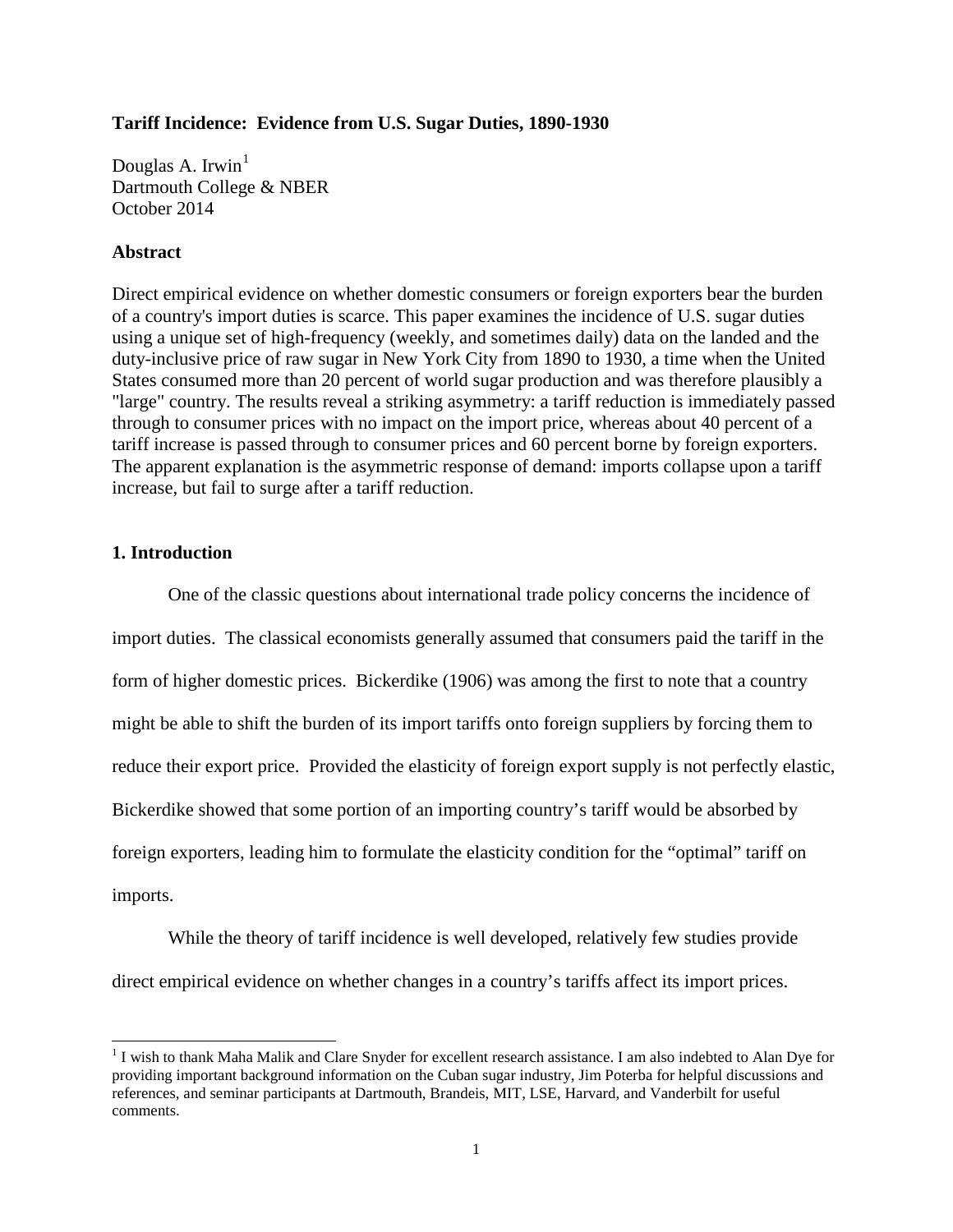Winkelmann and Winkelmann (1998) find that New Zealand's extensive tariff reductions in the mid-1980s did not affect the country's import prices, although few would believe that New Zealand is a good example of a "large" country with monopsony power that could shift the burden of its import duties onto foreign suppliers. The United States is more plausibly a large country, but even here evidence is scarce.<sup>[2](#page-1-0)</sup> Feenstra (1989) studied the impact of import duties on Japanese compact trucks and heavyweight motorcycles in the 1980s and concluded that the domestic price of motorcycles increased by the full extent of the tariff and the domestic price of trucks increased by 60 percent of the tariff, implying that 40 percent of the duty was absorbed by foreign exporters. These two papers are the only ones that I am aware of that directly observe what happens to prices when tariff rates are changed.

This scarcity of evidence has led economists to look at indirect ways of assessing tariff incidence. One method is to estimate elasticities of foreign export supply facing an importing country with the view that, if those elasticities are less-than-perfectly elastic, import prices might fall if a tariff were imposed.<sup>[3](#page-1-1)</sup> For example, Broda, Limão, and Weinstein (2008) estimate thousands of export supply elasticities and show that import duties in 15 developing countries are negatively correlated with those elasticities; i.e., higher duties were imposed on goods where export supply is relatively inelastic. While this cross-sectional evidence is consistent with the optimal tariff argument, they present no evidence on whether the tariffs actually improved the terms of trade or their removal would deteriorate the terms of trade. $4$ 

 $\overline{a}$ 

<span id="page-1-0"></span> $2$  Kreinin (1961) examined U.S. tariff changes resulting from the 1955 General Agreement on Tariffs and Trade (GATT) negotiations. He found that about half of the tariff reductions were passed through to consumer prices and about half absorbed by exporters in the form of higher export prices, but the use of annual data and the inability to control for other factors makes this conclusion quite speculative.<br><sup>3</sup> Magee and Magee (2008) use estimated trade elasticities along with data on market shares to conclude that the

<span id="page-1-1"></span>United States has little scope to influence its terms of trade through policy measures.

<span id="page-1-2"></span><sup>&</sup>lt;sup>4</sup> In fact, it seems unlikely that most of the countries in their sample, such as Belarus, Latvia, Lebanon, and Lithuania, could influence the price of their imports, or that Algeria and Paraguay have more market power than China and Russia and have optimal tariffs in the range of 200-300 percent. Furthermore, Nicita, Olarreaga, and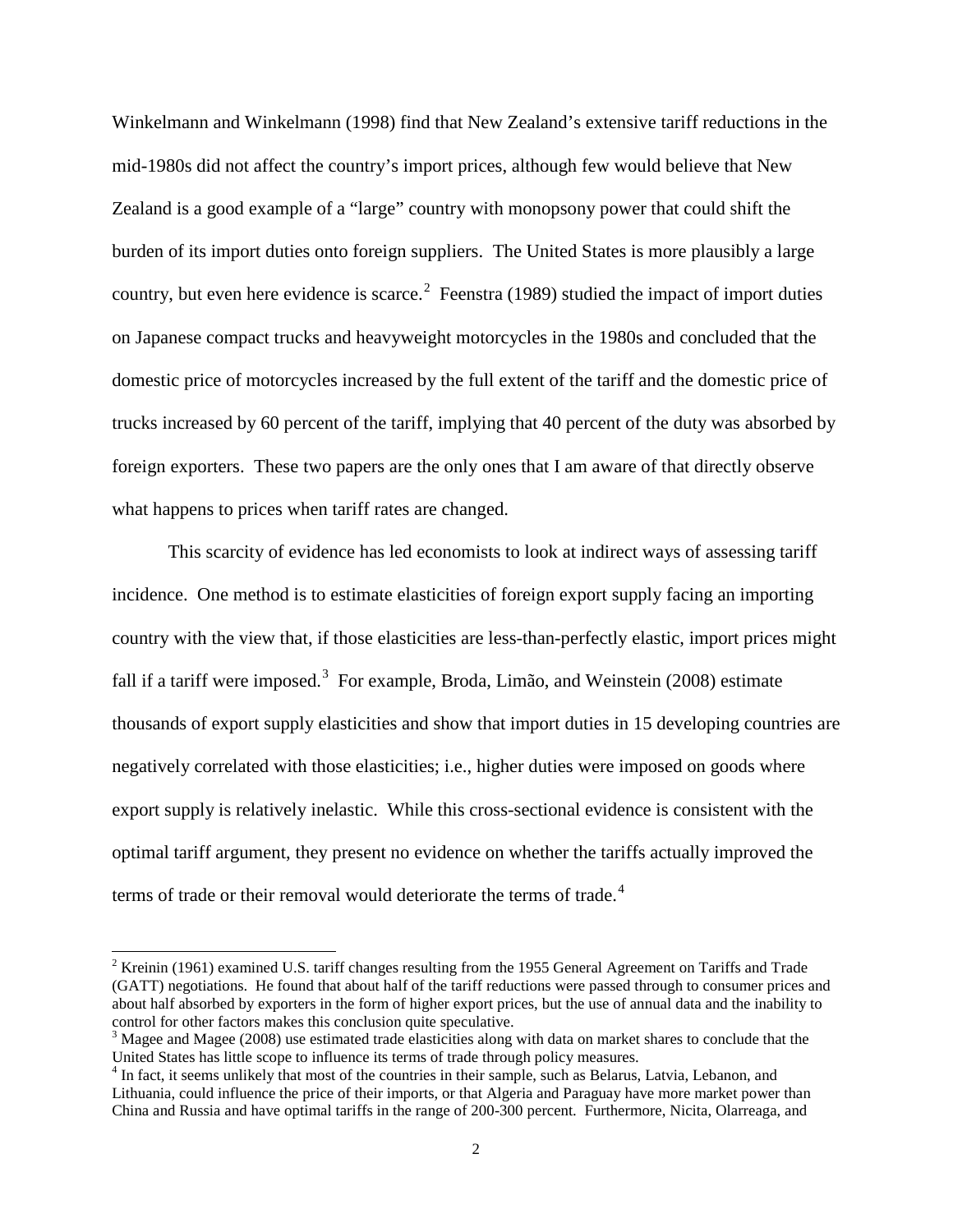Beyond these efforts, however, there is a notable lack of empirical (as opposed to computational) evidence on the incidence of tariffs. Economists have studied the impact of exchange rate changes, antidumping duties, and preferential tariff reductions on import prices, but these cases would not be expected to have the same impact as a permanent, across-the-board change in import duties on all sources of supply. For example, exchange rate fluctuations are often temporary whereas tariff changes are more permanent, complicating a comparison between the two (Nakamura and Zerom 2010), while antidumping duties and preferential tariff reductions usually apply to only a small number of suppliers and produce trade diversion (Chang and Winters 2002).

This paper contributes to our understanding of tariff incidence by employing a unique data set during a unique historical period. The paper focuses on a single homogeneous good (raw cane sugar, 96 degrees centrifugal), for which there is excellent high frequency data (weekly, sometimes daily) on both sides of the tariff wall (the landed import price and the postduty market price) in a single location (New York City). The period under consideration is also one in which the United States enacted large, unilateral tariff changes that took place abruptly without any phase-in period. Furthermore, the United States accounted for 20 to 25 percent of world consumption of sugar and might therefore be expected to have had significant influence on the world price of sugar. (The main foreign supplier of cane sugar, Cuba, sent nearly all of its sugar to the United States.)

This paper examines the incidence of the sugar duties by looking at the response of the domestic and import price of sugar at the time of the changes in those duties, much like the

 $\overline{a}$ 

Silva (2014) also estimates a large number of export supply elasticities but find virtually no correlation between their estimates and those of Broda, Limão and Weinstein (the correlation is 0.03). The median optimal tariff is 4 percent in Nicita et al as opposed to the 200-300 percent in Broda et al. Ludema and Mayda (2014) take a similar approach to Broda, Limão and Weinstein.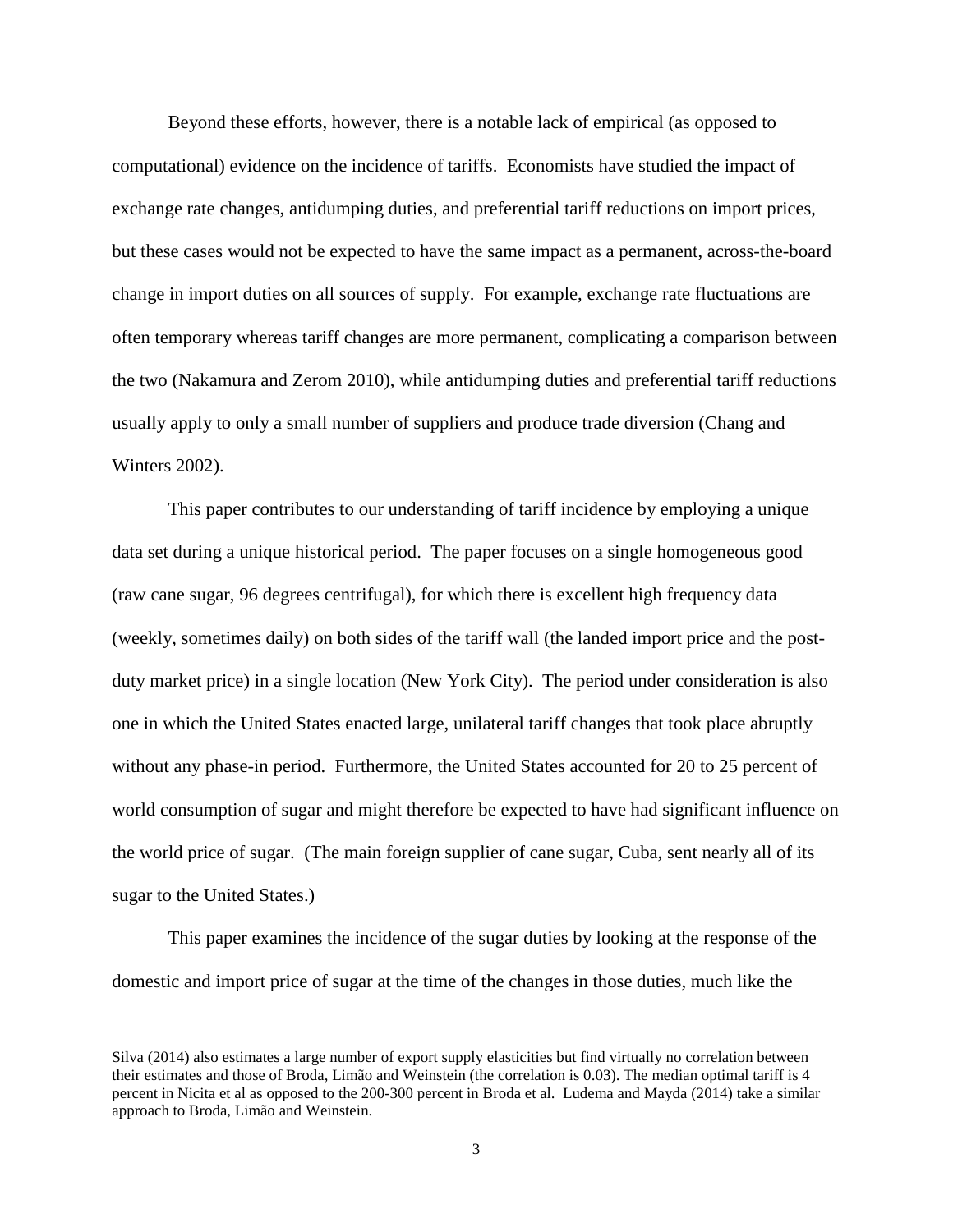public finance literature's analysis of the impact of sales taxes on consumer prices (Poterba 1996, Besley and Rosen 1999). The weekly (and daily) data allow us to examine the changes in domestic and landed import prices of an identical product in a window around every tariff change; less precise monthly data are also used as a robustness check and to control for other covariates.

The results reveal a pronounced asymmetry in tariff changes: a tariff reduction is immediately and fully passed through to the domestic price with no apparent impact on the import price, whereas a tariff increase is shared between a higher domestic price and a lower import price. The apparent explanation for this asymmetric price response is an asymmetric demand response: tariff reductions spurred only a slight, immediate increase in demand because purchasers knew the lower prices would be in effect for the foreseeable future, but tariff increases usually triggered a surge of buying in the weeks prior to the higher duties taking effect, followed by a severe collapse in purchases for many weeks thereafter.

#### **2. The Sugar Industry and Import Tariffs**

A key issue in determining the impact of any tax on prices is obtaining accurate price data on the good being taxed. One problem in studying tariff incidence is that import prices are often calculated as unit values at a fairly high level of aggregation, meaning that the unit value might include many different products each of which might have a different tariff rate associated with it. This makes it difficult to identify the impact of a particular tariff change on import prices (or domestic prices, which suffer from the same problem).

4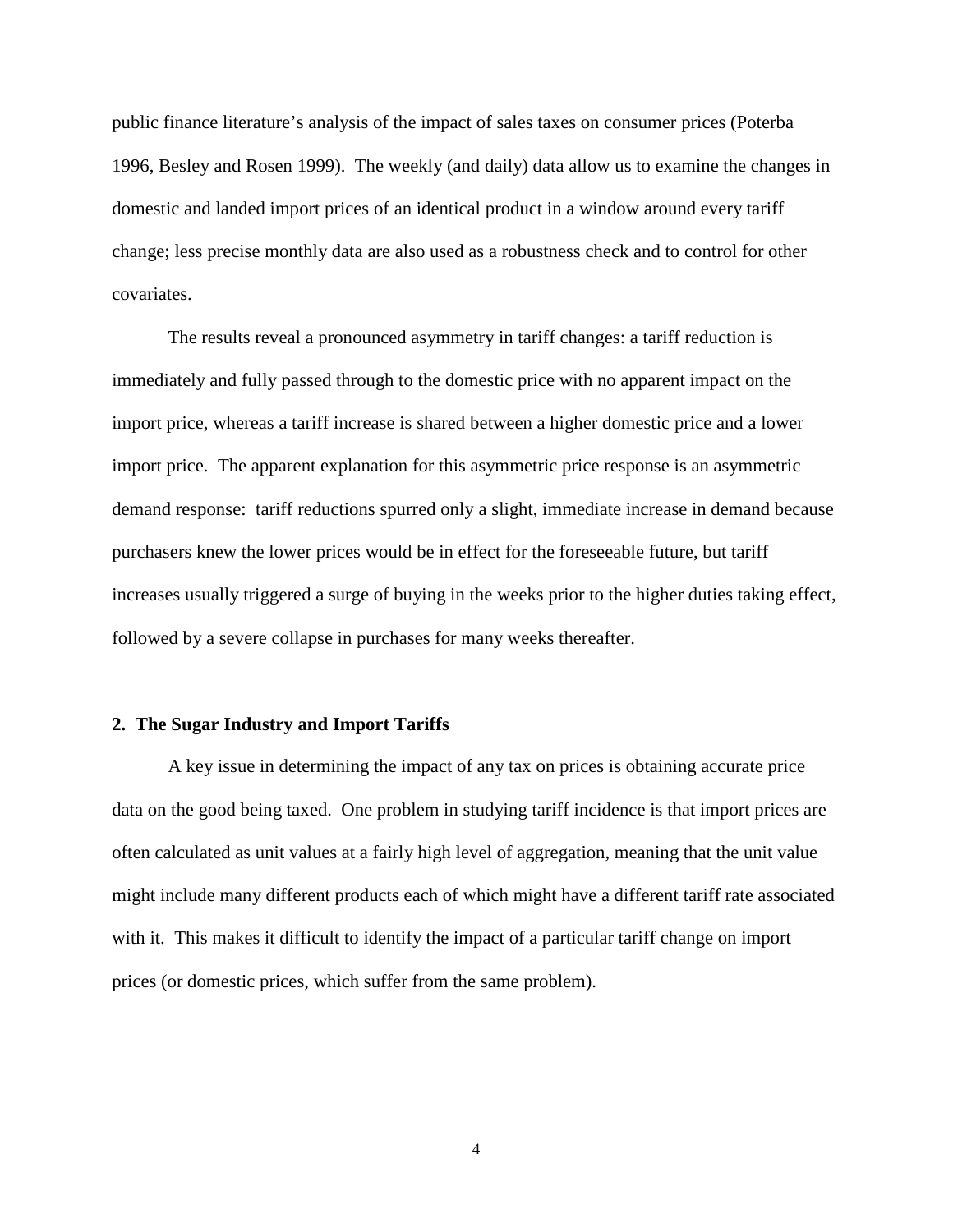This paper overcomes this difficulty by focusing on a very specific homogeneous product – raw sugar, 96° centrifugal, the standard commodity grade of traded sugar.<sup>[5](#page-4-0)</sup> Willett & Gray's *Weekly Statistical Sugar Trade Journal* presents weekly data on the landed (cost and freight) price of imported 96° centrifugal sugar in New York City and the market price of 96° centrifugal sugar in New York City once it had cleared customs. This high frequency data on an identical product in one location on both sides of the tariff wall make it possible to examine tariff incidence since we know the specific day that a tariff change takes effect.

## *Sugar Trade and Processing*

 $\overline{a}$ 

Raw sugar is extracted from sugar cane or sugar beets and then refined to become pure granulated sugar, which is sold to households and food manufacturers. The United States produces some cane sugar (in Louisiana and Hawaii) and some beet sugar (in the northern Midwest), but not enough to satisfy domestic demand. Therefore, the United States has long been a major importer of raw cane sugar for domestic refining. In the late nineteenth century, the sugar refining industry was largely located in New York, with some residual refining capacity in Boston, Philadelphia, and Baltimore. Hence, whether it came from Louisiana or Cuba or other sources of supply, most raw sugar was shipped to New York where plants were located next to docks for easy unloading and processing.

The United States was a large player in the world sugar market. As Figure 1 shows, the United States consumed about 20 to 25 percent of the world's production of sugar in the late nineteenth and early twentieth century.

<span id="page-4-0"></span> $<sup>5</sup>$  This refers to the standard grade of raw sugar which is 96 percent sucrose and 4 percent water and other impurities.</sup> Raw sugar is melted, purified, and crystallized into refined sugar, which is 100 percent sucrose.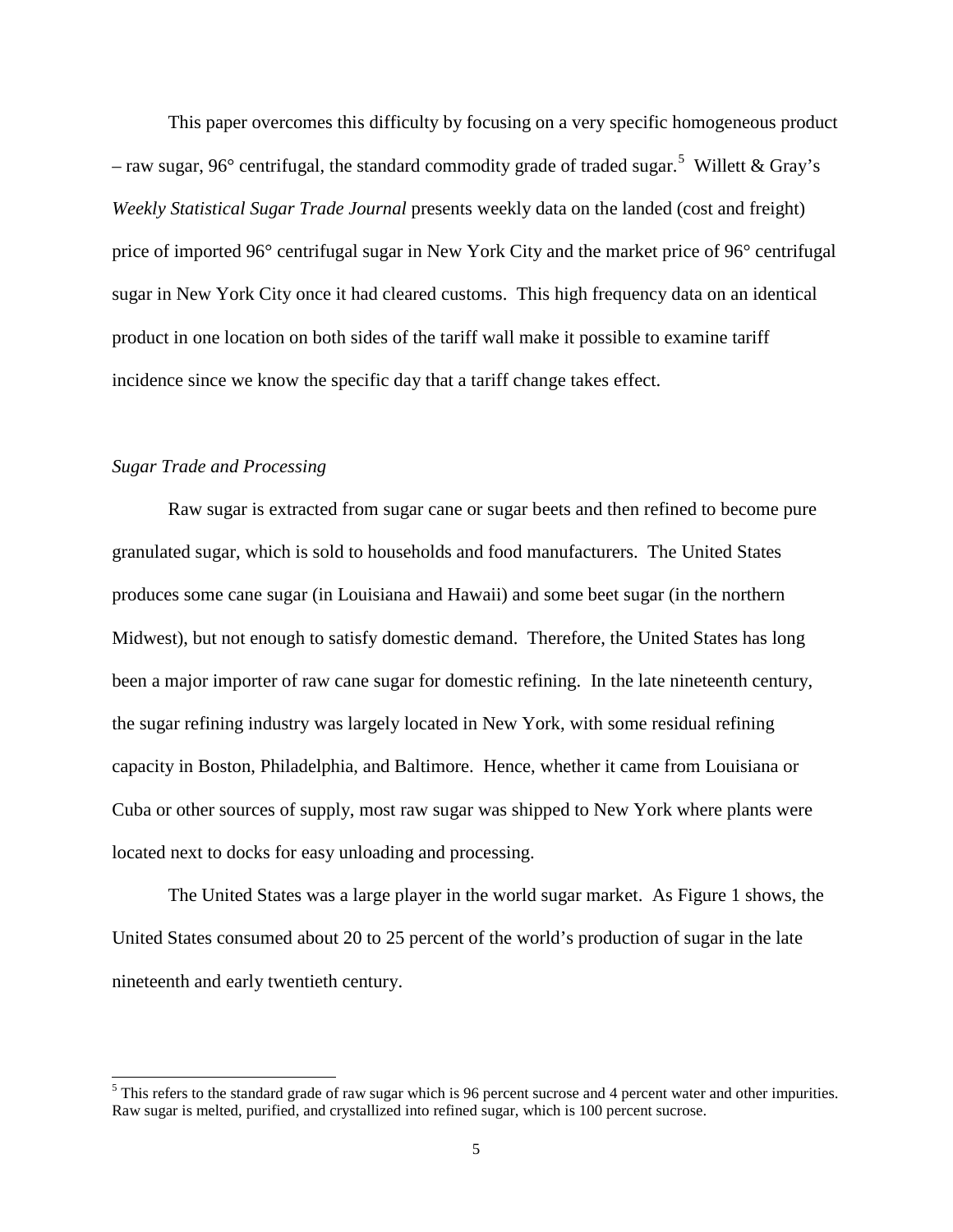

**Figure 1: U.S. Consumption of Sugar as Share of World Production**

Source: Statistical Abstract of the United States (1932, 653).

A substantial portion of this sugar was imported and the main source of supply was Cuba. Figure 2 shows that Cuba supplied about a third of the raw sugar consumed by the United States. Furthermore, the United States might have had some monopsony power with respect to Cuban sugar. In the 1890s, Cuba sent more than 85 percent of its sugar exports to the United States; after 1900, about 99 percent of Cuba's sugar was destined for the United States.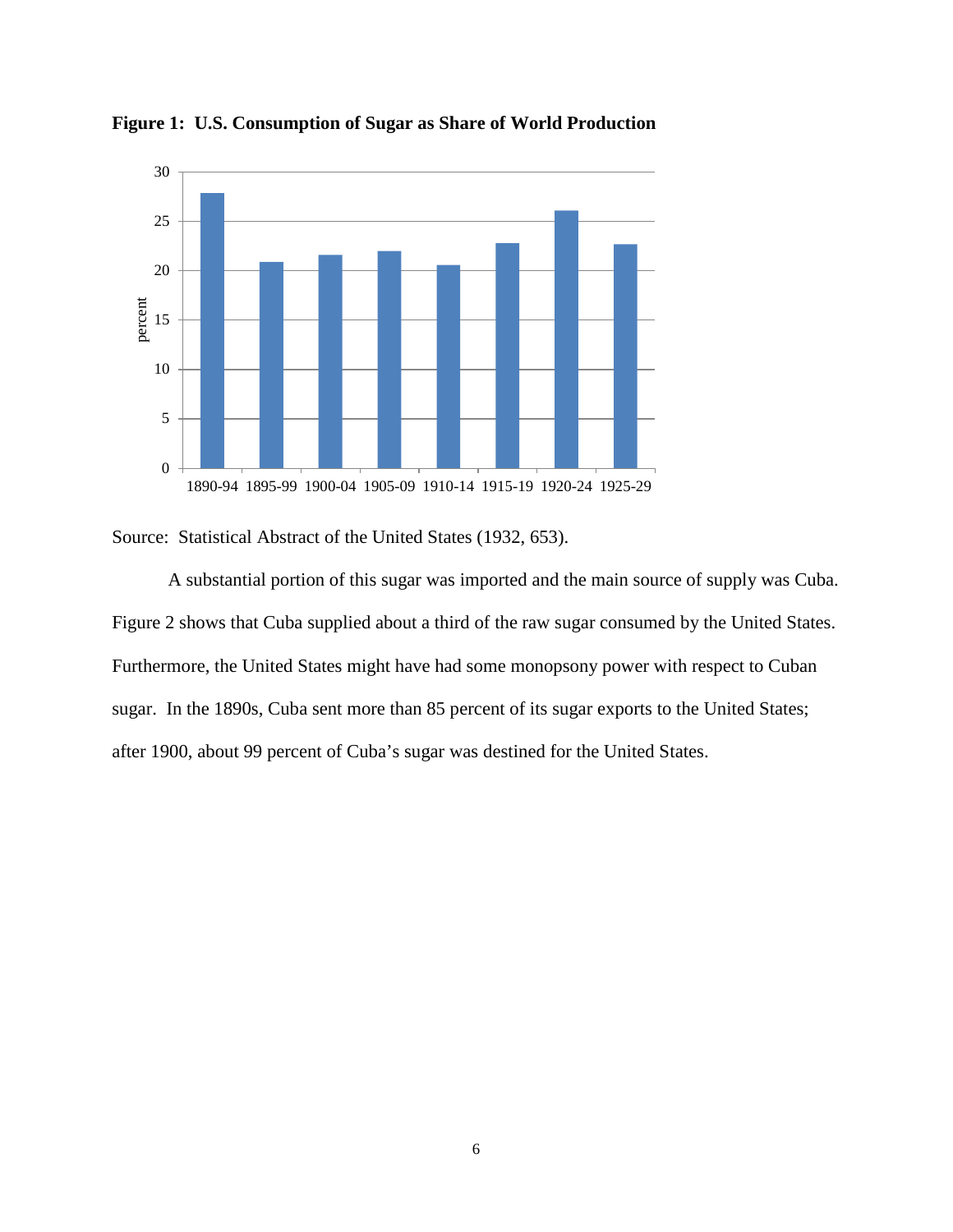

**Figure 2: Sources of Supply of U.S. Sugar Consumption**

Source: Statistical Abstract of the United States, Foreign Commerce and Navigation of the United States, various issues

The sugar refining industry was concentrated but with a significant competitive fringe. In 1887, the American Sugar Refining Company (ASRC) was formed with the consolidation of 18 firms that controlled 80 percent of the industry's capacity (Genesove and Mullin 1998). The subsequent increase in the price of refined sugar led to the entry of new producers, the first of which began production in December 1889, sparking a two-year price war. This led the ASRC to buy out its competitors, a process that was complete by April 1892, at which point it controlled 95 percent of the nation's refining capacity. Subsequent entry eroded the ASRC's market share, but the entry of two large plants in late 1898 sparked another price war that lasted until June 1900, when some of the competitors consolidated their firms. However, by the early 1900s, the ASCR's market share had fallen to about 60 percent. In 1910, the federal government filed an antitrust suit against ASRC that was not resolved until a 1922 consent decree.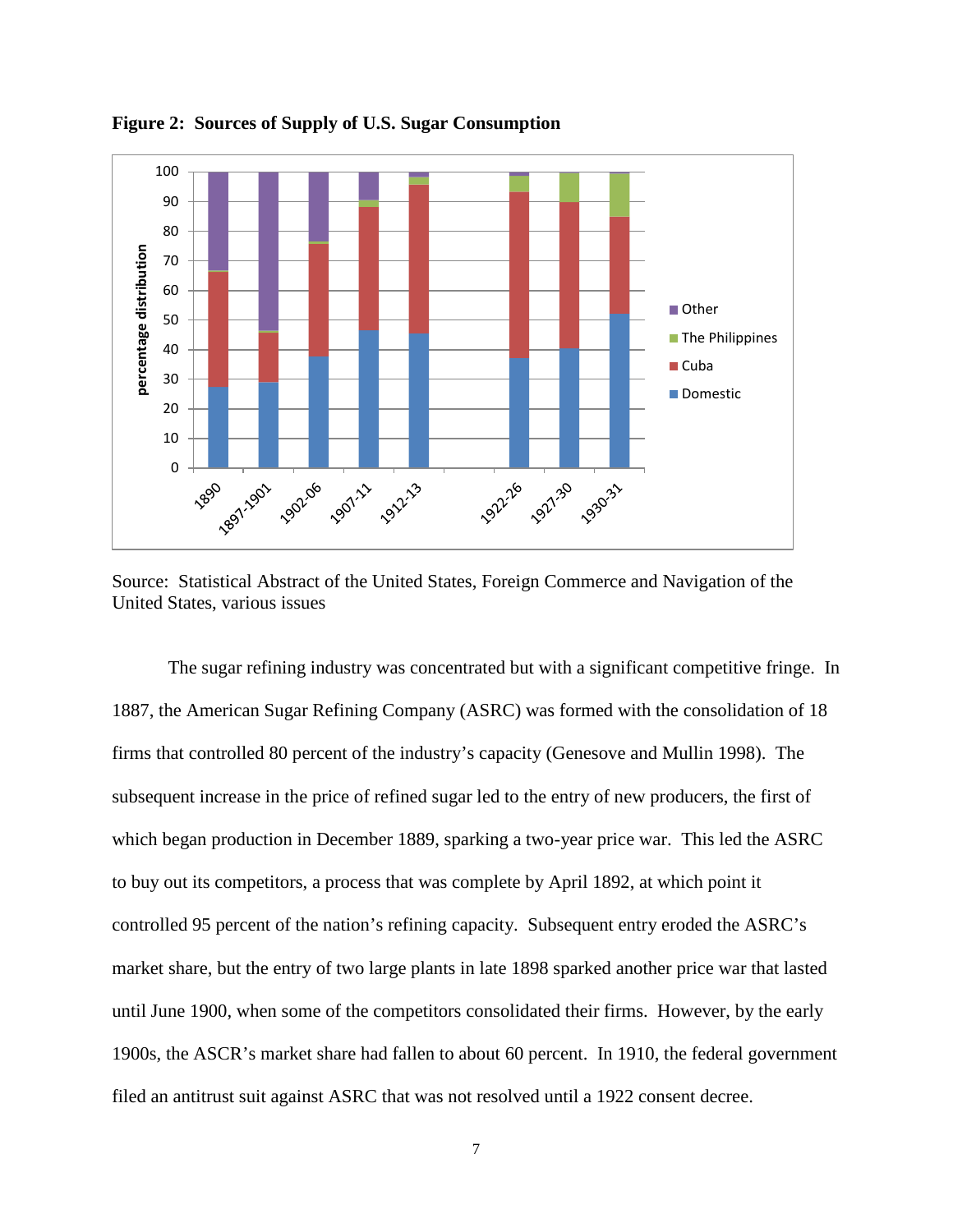Genesove and Mullin (1998) find that the sugar refining industry was much more competitive than one might have believed given the ASCR's market share. Excluding the periods of price wars, they find that market conduct was equivalent to a symmetric 10 firm Cournot oligopoly. The ASRC kept prices of refined sugar low to deter the entry of new competitors and to prevent imports of refined sugar.

#### *U.S. Duties on Imported Sugar*

 $\overline{a}$ 

During the forty year period considered here (1890 to 1930), Congress enacted general tariff legislation eight times, often making large changes in the duties to sugar.<sup>[6](#page-7-0)</sup> This period is quite different from the post-World War II period when most U.S. tariff changes were negotiated in trade agreements with other countries and gradually phased in. In addition, exchange rate movements are not a feature of this period because the United States had a fixed exchange rate under the gold standard.

Table 1 presents the U.S. import duty on raw sugar during this period. From 1883 to 1891, the duty was 2.25 cent per pound.<sup>[7](#page-7-1)</sup> The McKinley tariff of 1890 generally raised import duties, but placed sugar on the duty-free list in order to reduce government revenue, which at that time was excessive (Irwin 1997). Because the abolition of the sugar duty was going to be an enormous shock to the domestic sugar cane industry, the legislation stated that the sugar duty would take effect six months after the other duties, on April 1, 1891 instead of October 1, 1890.

In 1894, a 40 percent ad valorem duty on sugar was imposed, followed by a new specific duty in 1897. In 1903, the United States granted Cuba a 20 percent reduction in the duties

<span id="page-7-0"></span> $6$  These tariff changes are: the McKinley tariff of 1890, the Wilson-Gorman tariff of 1894, the Dingley tariff of 1897, the Payne-Aldrich tariff of 1909, the Underwood tariff of 1913, the Emergency Tariff Act of 1921, the Fordney-McCumber tariff of 1922, and the Smoot-Hawley tariff of 1930.<br><sup>7</sup> Hawaii was given duty free access to the U.S. market in 1876, but imports from the island were relatively small

<span id="page-7-1"></span>and largely confined to the west coast.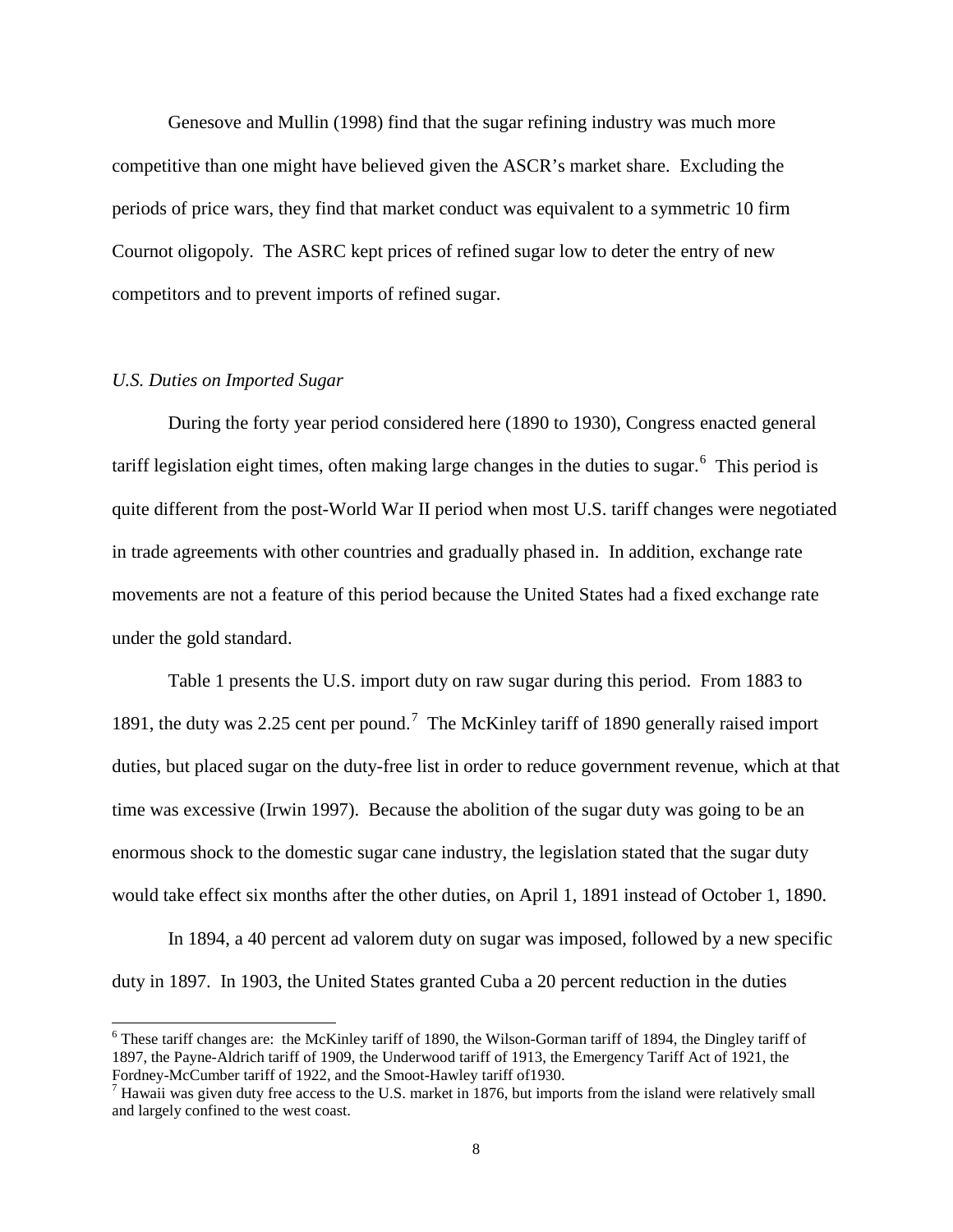applied to its products. This preference, granted in the aftermath of the Spanish-American war, ensured that virtually every pound of Cuban sugar was sent to the U.S. market. In 1909, Congress enacted a new tariff code but did not change the sugar duty. The sugar duty was scheduled to be abolished in the Underwood tariff of 1913 and a phase out began in March 1914, at which time the duty was cut to just over 1 cent per pound (Ellison and Mullin 1995). However, the provision to abolish the sugar duty was suspended when World War I broke out and the federal government needed revenue.

| Year of Tariff Act | <b>Effective Date</b><br>(sugar only) | Rate of Duty           |
|--------------------|---------------------------------------|------------------------|
| 1883               |                                       | 2.25 cents per pound   |
| 1890               | April 1, 1891                         | Free                   |
| 1894               | August 28, 1894                       | 40 percent             |
| 1897               | July 24, 1897                         | 1.685 cents per pound  |
| 1903*              | December 27, 1903                     | 1.348 cents per pound  |
| 1909               | August 6, 1909                        | No change              |
| 1913               | March 1, 1914                         | 1.0048 cents per pound |
| 1921               | May 28, 1921                          | 1.6 cents per pound    |
| 1922               | September 22, 1922                    | 1.7648 cents per pound |
| 1930               | June 18, 1930                         | 2.00 cents per pound   |

**Table 1: U.S. Import Duties on Raw Sugar (96º centrifugal)** 

\* 20 percent tariff preference given only to sugar from Cuba.

After World War I, the sugar duty was increased in the Emergency Tariff of 1921 and in the Fordney-McCumber tariff of 1922, and then again in the Smoot-Hawley tariff of 1930. By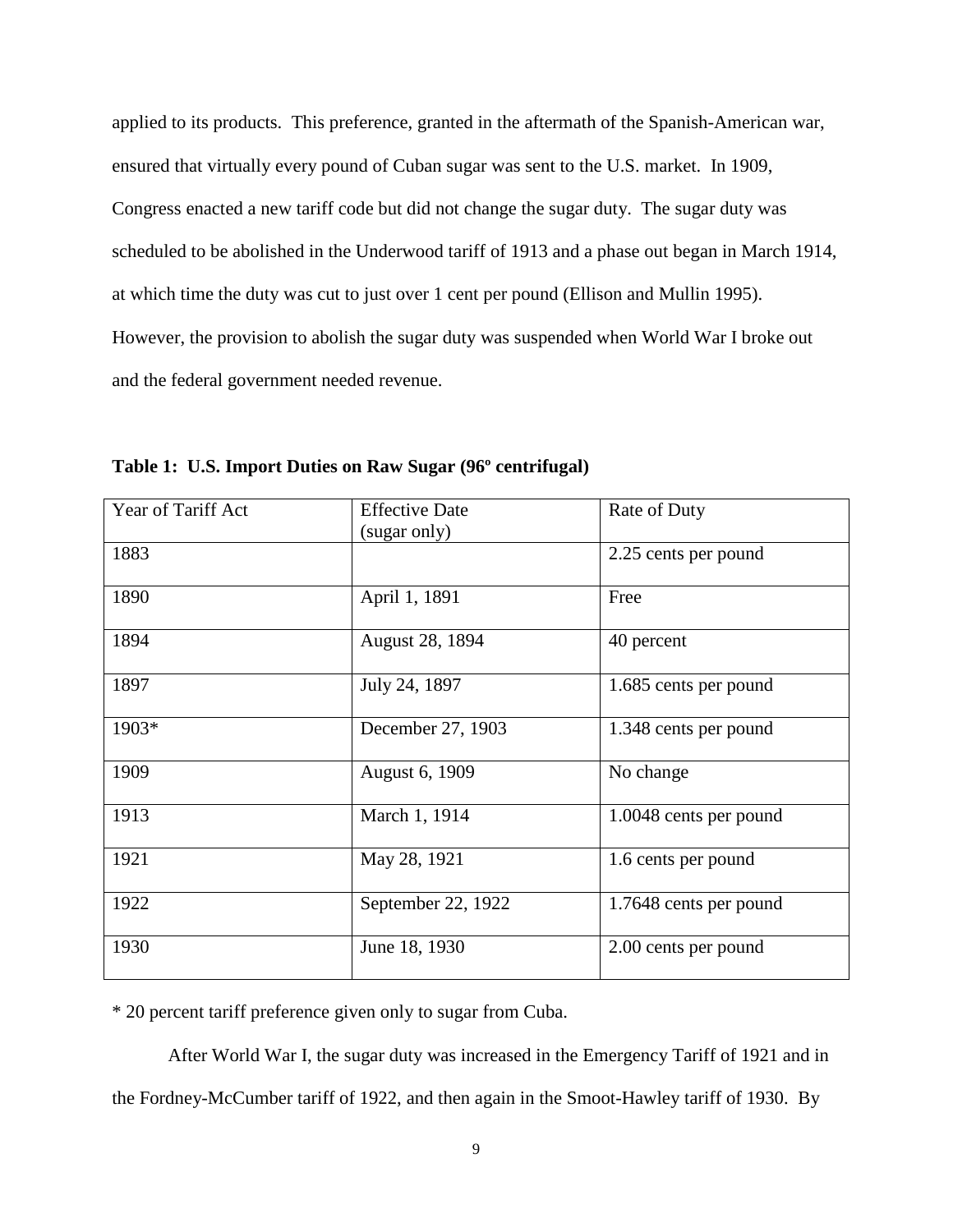this time, however, imports of sugar from the Philippines had been given duty free treatment. Therefore, these tariff increases raised the margin of preference given to Philippine sugar. The trade diversion that resulted could affect the price of Cuban sugar in a very different way than an across-the-board tariff increase. For this reason, the interwar tariff increases will be considered in a separate section.

The mixture of specific and ad valorem duties means that the price of imports is needed to calculate the height of the tariff. Figures 3 shows the ad valorem equivalent of the sugar duties from 1890 to 1914 using the import price of raw sugar described above. (The sample ends in July 1914 when sugar prices soar due to World War I). When the sugar duty was abolished in 1891, the equivalent ad valorem tariff was about 65 percent, making for a huge tariff reduction. The tariff was increased significantly in 1894 (from zero to 40 percent) and again in 1987 (from 40 to about 80 percent). By comparison, the tariff reductions in 1903 and 1914 were small in magnitude.



**Figure 3: Tariff on Raw Sugar Imports, ad valorem equivalent, 1890-1914** 

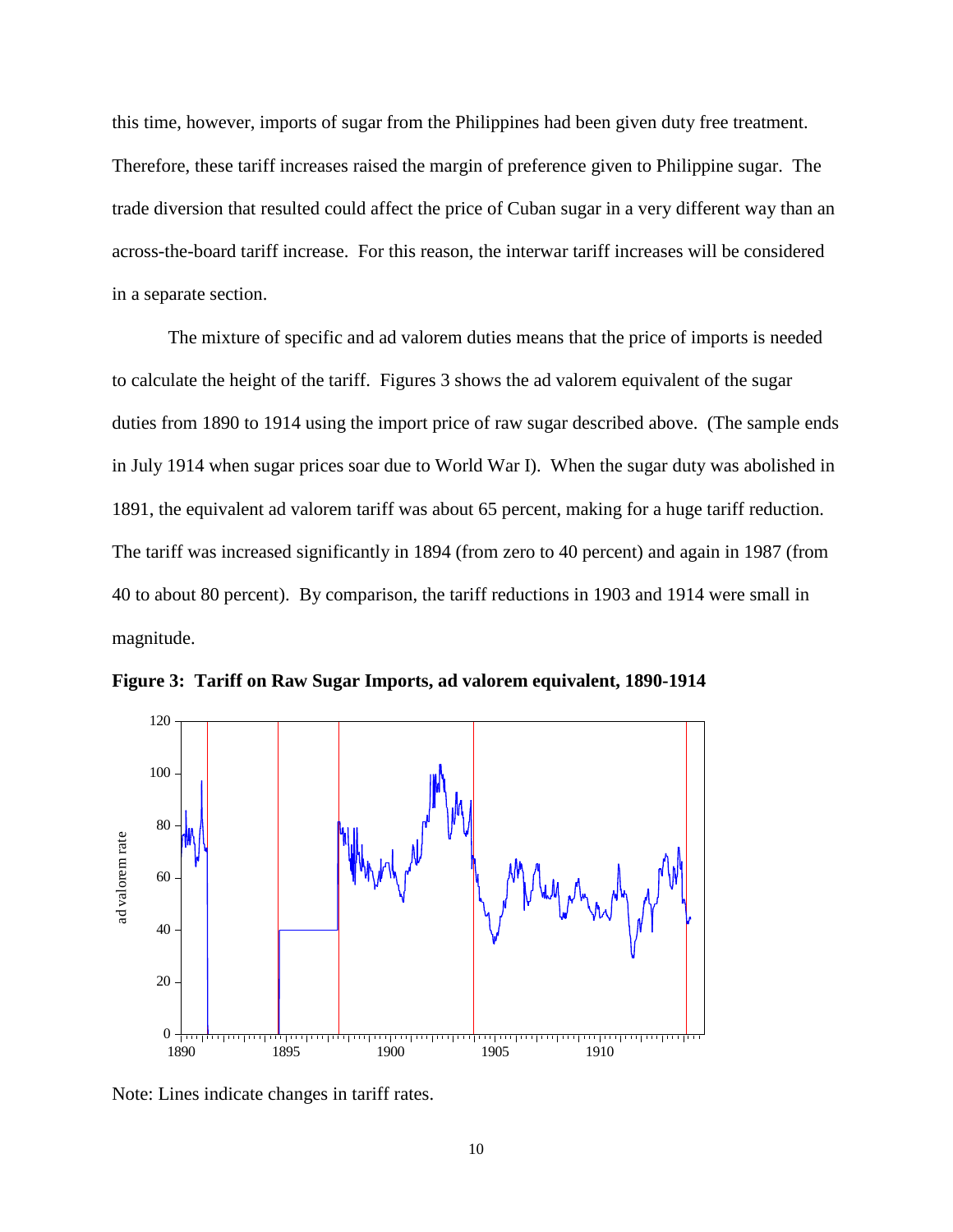## *Sugar Prices*

Figure 4 shows weekly data on the landed price of raw Cuban sugar (cost and freight) and the domestic market price of raw sugar (inclusive of the duty) in New York City from 1890 to 1914. The impact of the three large initial tariff changes can be seen in these data. In 1891, when the sugar duty was eliminated, the domestic price of sugar immediately fell to the import price of sugar. This adjustment, as we will see, was instantaneous: the weekly observation is for April 2, the day after the tariff was removed, and on that day the domestic price was exactly equal to the previous landed price. One might have expected the import price of sugar to increase with the abolition of the tariff, but that is not apparent in the data. In 1894, by contrast, the domestic price appears to rise and the import price appears to fall in roughly equal magnitudes. The impact of the other tariff changes is more difficult to discern visually.





Source: collected from Willett and Gray's *Weekly Statistical Sugar Trade Journal*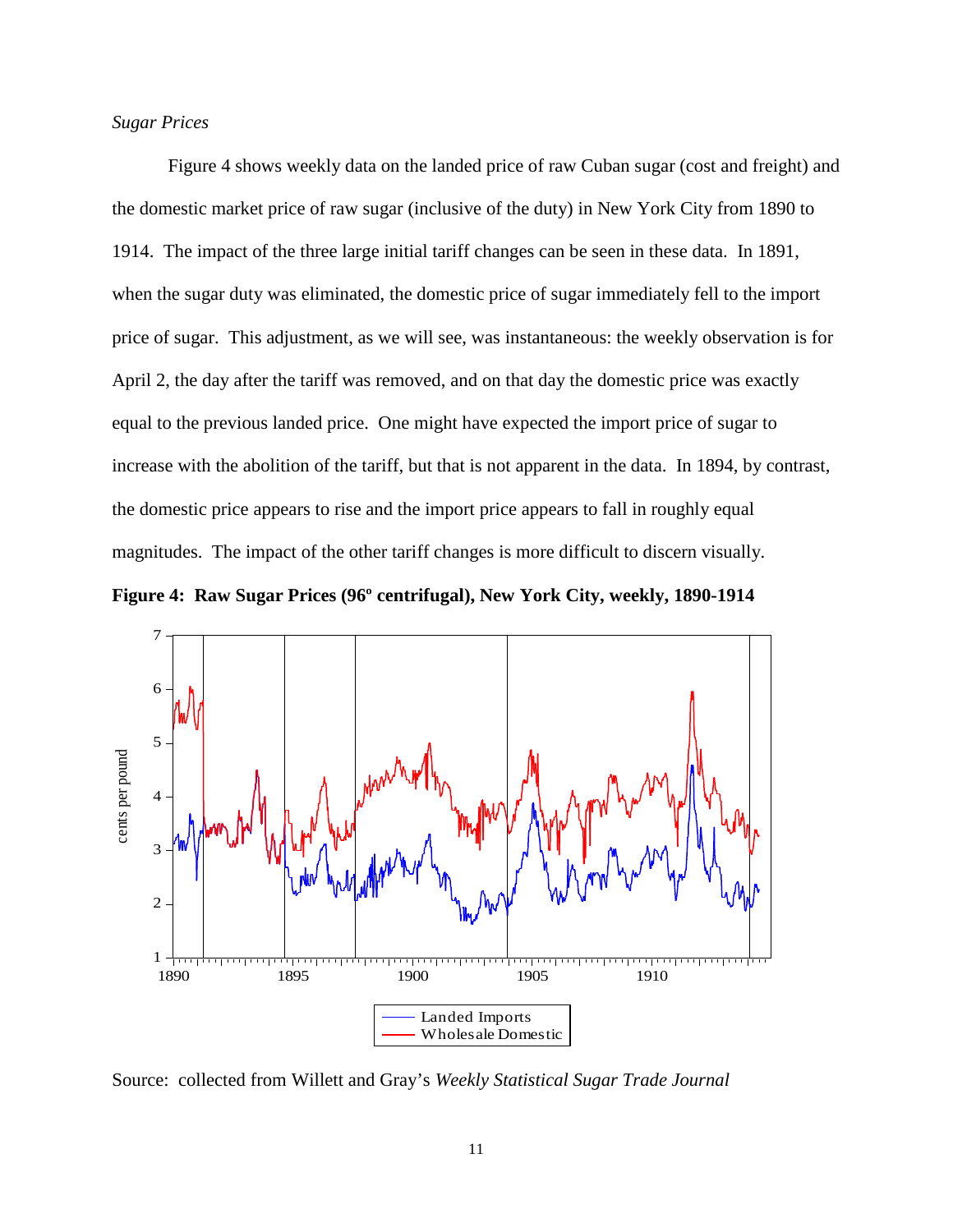The next section provides a more systematic exploration of the impact of the sugar duty on domestic and import prices.

## **3. Estimating Tariff Pass-Through: Specifications and Results**

Empirical studies of how sales taxes, exchange rates, and import tariffs pass-through to consumer prices all use fairly similar methods. Most studies use monthly data, which allow for other controls to be employed in the regression analysis, and a typical estimating equation is something akin to this:

$$
(1) \Delta \log(p_{DM})_t = \alpha + \beta \Delta \log(1+\tau)_t + \mu \Delta \log(p_{WPI})_t + \gamma \Delta \log(IP)_t + \varepsilon_t
$$

where  $p_{DM}$  is the domestic price of an imported good at time t,  $\tau$  is the (ad valorem) tariff,  $p_{WPI}$  is the domestic wholesale price index at time t, and IP is industrial production (or some other control for economic activity) at time t. The regression also typically includes a dummy variable for the month, year, and other factors. The parameter of interest is *β*, which indicates the elasticity of the import price with respect to the import tariff and can be interpreted as the passthrough coefficient. To the extent that the tariff increases the domestic price of the imported good, we would expect that  $\beta > 0$ . If the tariff is completely passed through to domestic prices, then  $\beta = 1$ ; if the tariff is completely absorbed by foreign exporters, then  $\beta = 0$ . Unlike previous studies, we observe sugar prices on both sides of the tariff wall. Therefore, if import prices are used as the dependent variable, then *β* can range from -1 to 0.

During the periods in which the import duty took the form of a specific tariff, the ad valorem equivalent is constantly changing with movements in the price. It would be inappropriate to include these endogenous changes in the tariff as explanatory variables in the regression. Therefore, in the regressions that follow, the independent tariff variable only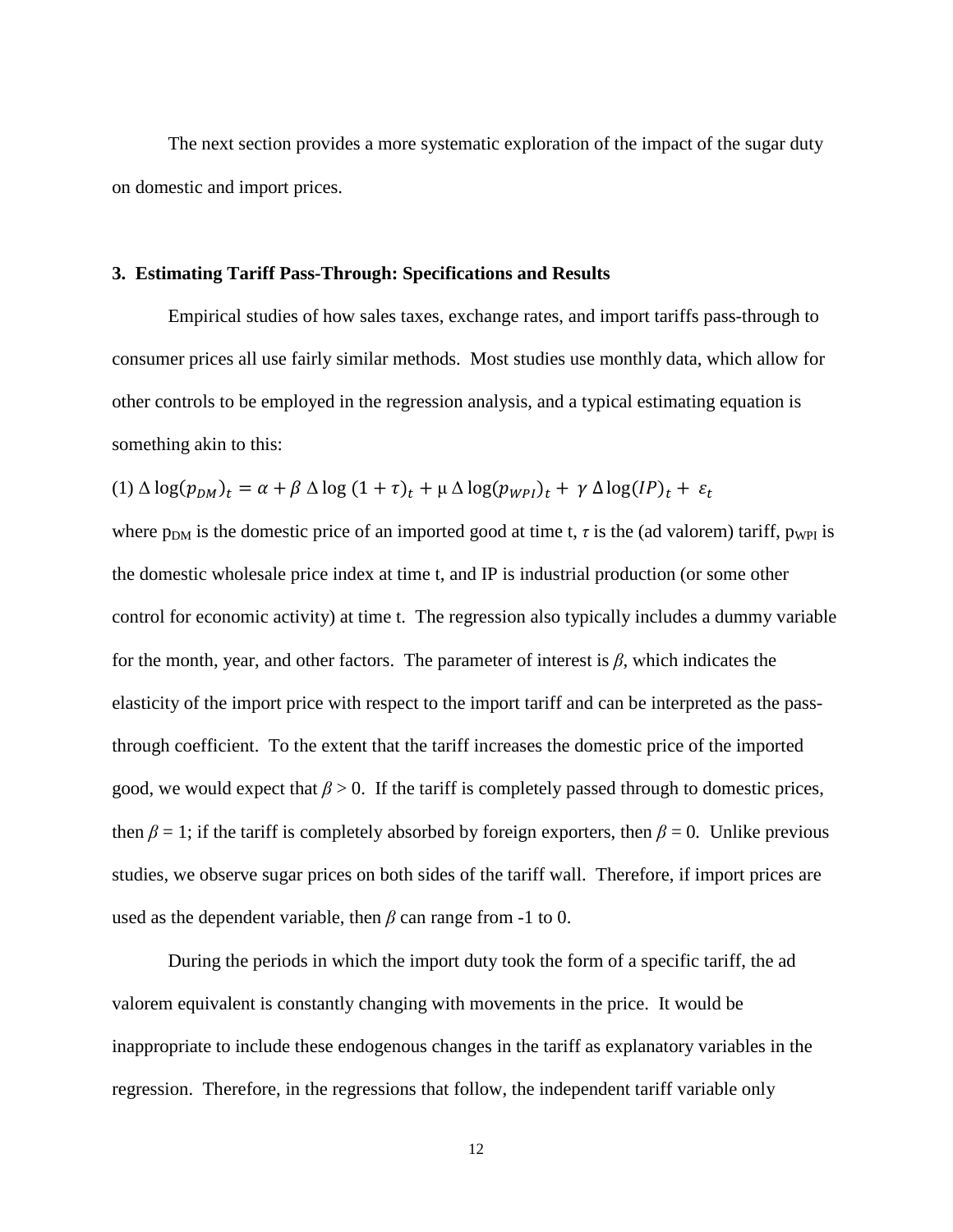includes changes in the ad valorem tariff equivalent at the time the legislated tariff rate changes took effect, that is, the truly exogenous, legislated changes in the tariff. As previously noted, there are five such exogenous changes between 1890 and 1914, and three exogenous changes between 1920 and 1930 that will be considered in a subsequent section. The tariff variable is a quantitative dummy variable that equals  $\Delta \log (1 + \tau) = \log (1 + \tau_1) - \log (1 + \tau_0)$  for the week the new tariff takes effect. This means that the coefficient  $\beta$  indicates the percentage passthrough to domestic or import prices, depending on which dependent variable is used.

Because tariff legislation takes time to move through Congress and must be signed by the president, all of the tariff changes were known in advance of their taking effect. Once tariff legislation was seriously considered by the House Ways and Means Committee, market participants knew if the sugar duty would be increased or decreased (depending on which party was in power), but the final duty might not be known until the report of the conference committee reconciled the inevitable differences between the House and Senate bill. The two chambers might take about a week to pass the reconciled bill and then send it to the president to sign; usually there was little uncertainty about whether it would be signed or not. These new duties would remain in effect at least through the next election, if not longer, as passing a tariff bill was an arduous political exercise that required unified government (the House, Senate, and presidency controlled by the same political party).

Because a tariff change was known in advance of its taking place, market participants could take advantage of this information and shift their purchases, potentially exaggerating changes in import prices. If the tariff was expected to increase at some date in the near future, purchasers could shift imports in advance of the rate increase, potentially driving up import prices in the weeks preceding its imposition and leading to a large decline in import prices after

13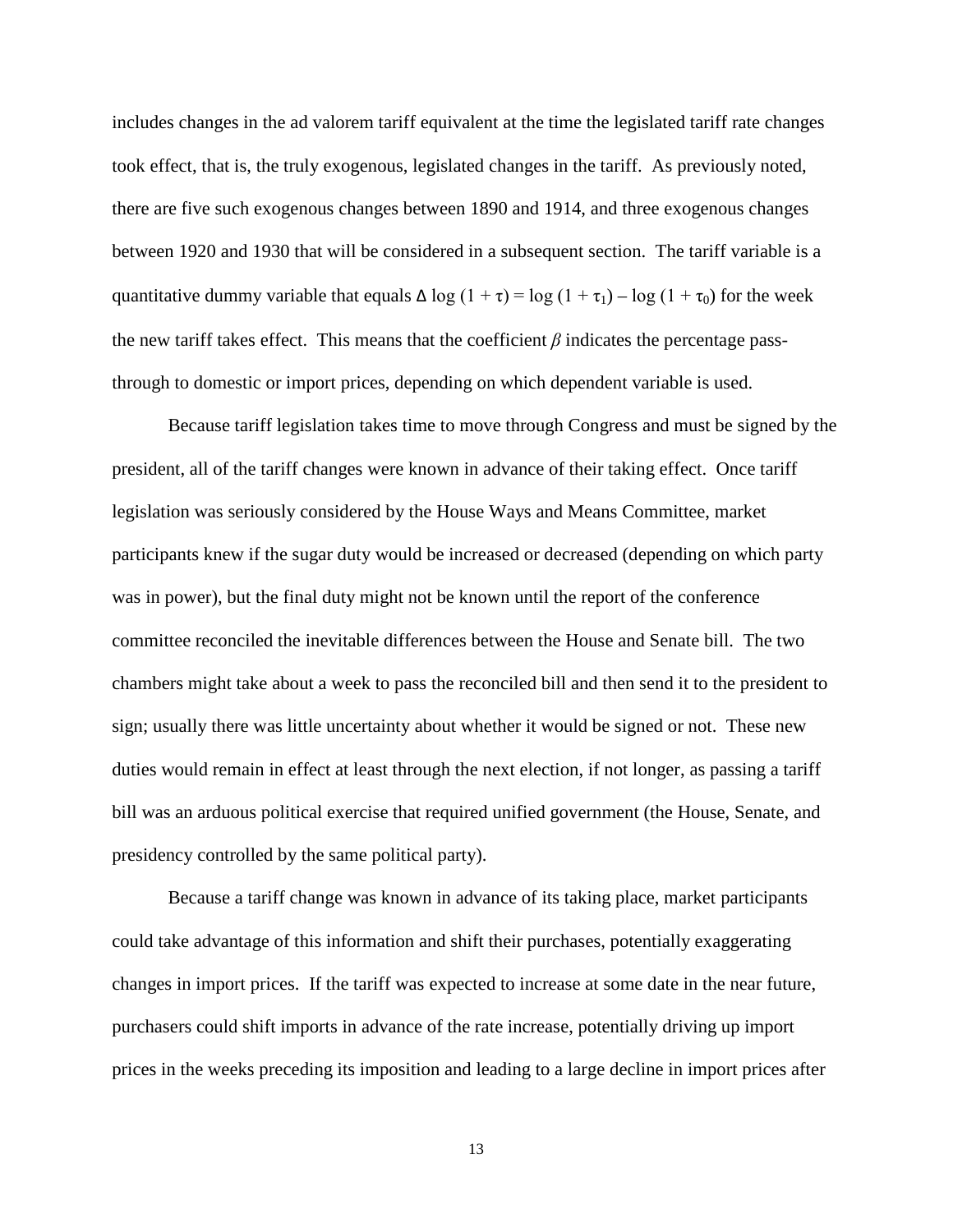the tariff increase. If the tariff was expected to decrease at some date in the near future, purchasers might postpone importing until after the tax had been reduced, potentially reducing import prices prior to the change and then increasing import prices after the change. In this way, these anticipated tariff changes could exaggerate the immediate impact on the import price. In general, large inventory adjustments to these shifts in demand were not feasible because raw sugar deteriorates with time and hence firms did not hold large inventories that could be used to adjust to tariff changes. However, it is possible to control for the dynamic price effects simply by looking at the leads and lags of prices around the tariff shock.

One advantage in using weekly data is that we can identify price changes in a narrow window around the actual tariff change. One disadvantage in using weekly data is that other potential covariates are not collected at such a high frequency, limiting the number of controls that can be included in the regression. However, we can use less refined (so to speak) monthly data to compare the results with and without such controls.

## *Baseline Results*

We first use equation 1 to examine the immediate impact of tariff changes with no price dynamics. Table 2 presents the baseline results of the impact of five tariff changes between 1890 and 1914 on the domestic (tariff inclusive) price and the landed import price in New York. Having both prices here gives us a check on the estimated incidence of both because the sum of the absolute value of the coefficients on import and domestic prices should be approximately one. Each coefficient by itself represents the percent of the tariff change absorbed by that price. The coefficient on the domestic price should always be positive (because a tariff increase would increase the domestic price, and vice versa), whereas the coefficient on the import price should always be negative (in the large country case) or zero (in the small country case).

14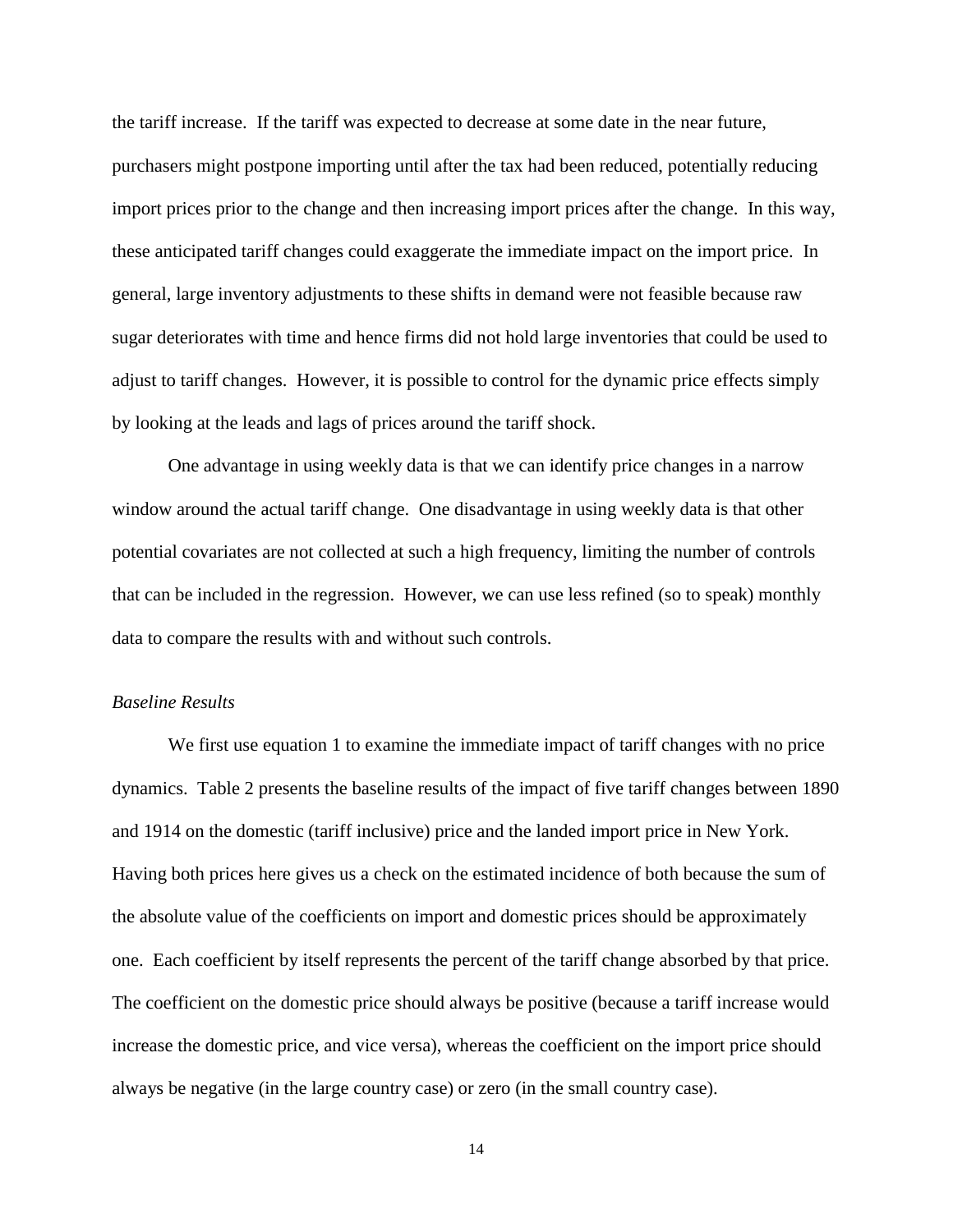As suggested by the data in Figure 3, the abolition of the tariff in 1891 was essentially completely passed through to domestic consumer prices with no discernible impact on the import price. The coefficient of 0.94 indicates that 94 percent of the tariff change was absorbed by the domestic price. The coefficient of -0.03, which is not statistically significant, indicates that the landed price of imports was essentially unchanged. Both the 1894 and 1897 tariff increases appear to have reduced import prices, with 80 percent of the tariff change being absorbed by foreign exporters and only 20 percent of the tariff increase being passed through to domestic consumers. The small tariff change in 1903 had little apparent impact on domestic price and the tariff reduction of 1914, like that in 1891, appears to have been completely passed through to domestic prices.

| Year of Tariff<br>Change | Percent change in<br>price due to tariff | <b>Domestic Price</b><br>(NYC) | <b>Import Price</b><br>(NYC) |
|--------------------------|------------------------------------------|--------------------------------|------------------------------|
| 1891                     | $-50$                                    | $0.94**$<br>(0.07)             | $-0.03$<br>(0.08)            |
| 1894                     | $+34$                                    | $0.19*$<br>(0.11)              | $-0.80**$<br>(0.11)          |
| 1897                     | $+26$                                    | $0.39**$<br>(0.14)             | $-0.86**$<br>(0.15)          |
| 1903                     | $-17$                                    | 0.13<br>(0.21)                 | 0.27<br>(0.23)               |
| 1914                     | $-10$                                    | $1.20**$<br>(0.36)             | 0.20<br>(0.38)               |
|                          |                                          |                                |                              |

**Table 2: Tariff Incidence on Domestic and Import Prices** 

Note: Weekly data from January 1, 1890-July 31, 1914. Number of observations is 1,278. Month and year fixed effects included. Standard errors in parenthesis.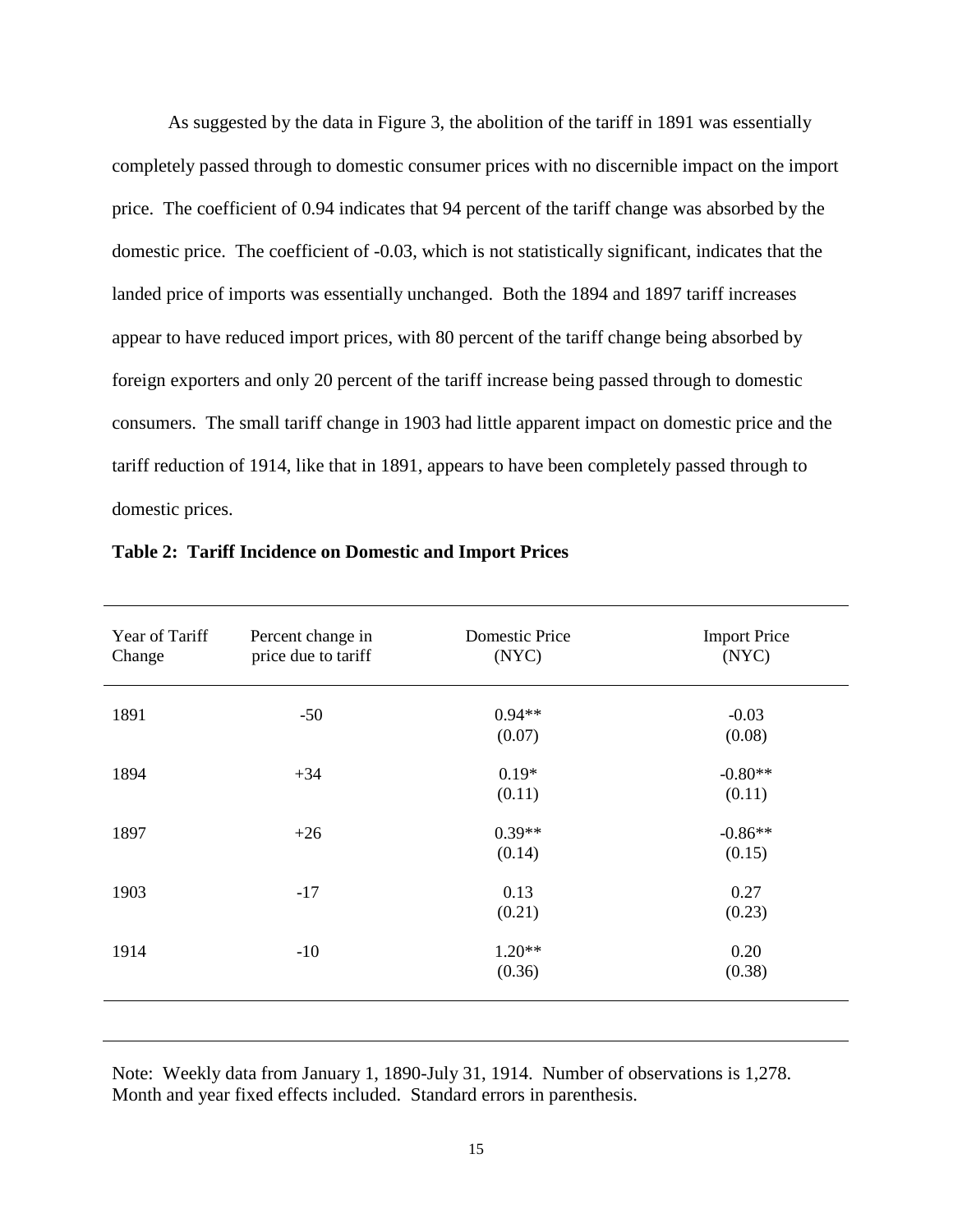As mentioned earlier, there may be some important price dynamics associated with tariff changes because the changes are anticipated. In the case of a tariff increase, domestic consumers may shift their purchases forward in advance of the tariff change, driving up prices before the tariff takes effect and driving down prices after it takes effect. In the case of a tariff decrease, domestic consumers will shift their purchases back until after the tariff change takes effect, driving down prices before the tariff takes effect and driving up prices after it takes effect. These dynamics may exaggerate the price changes seen in a narrow one-week window around the time that the tariff takes effect.

To see if there are any such price dynamics around the time of a tariff change, Tables 3 includes two leads and two lags in the regressions using the weekly data. With the exception of one case, it appears that tariff pass-through is nearly instantaneous and contemporaneous with the change in the tariff rate. In the case of the tariff reductions in 1891 and 1914, there is no change in the interpretation from the previous results: the tariff change is completely passed through to domestic prices with no impact on the import price. (The reduction in the import price in week t+1 in 1903 may be noise because the tariff reduction would be expected to increase the import price, if anything.)

However, the dynamics change the story for the 1894 tariff increase: there was a run-up in the import price in the week prior to the tariff increase. When that is taken into account, the impact of the tariff on the import price falls from 80 percent to 60 percent. One can also see the impact on domestic prices, which increased by 20 percent of the tariff change two weeks prior to the tariff taking effect and another 20 percent on the week the tariff took effect, suggesting that 40 percent of the tariff was passed through to consumer prices. Yet, it still appears that most of the tariff increase in 1897 was absorbed by a reduction in the import price, although domestic

16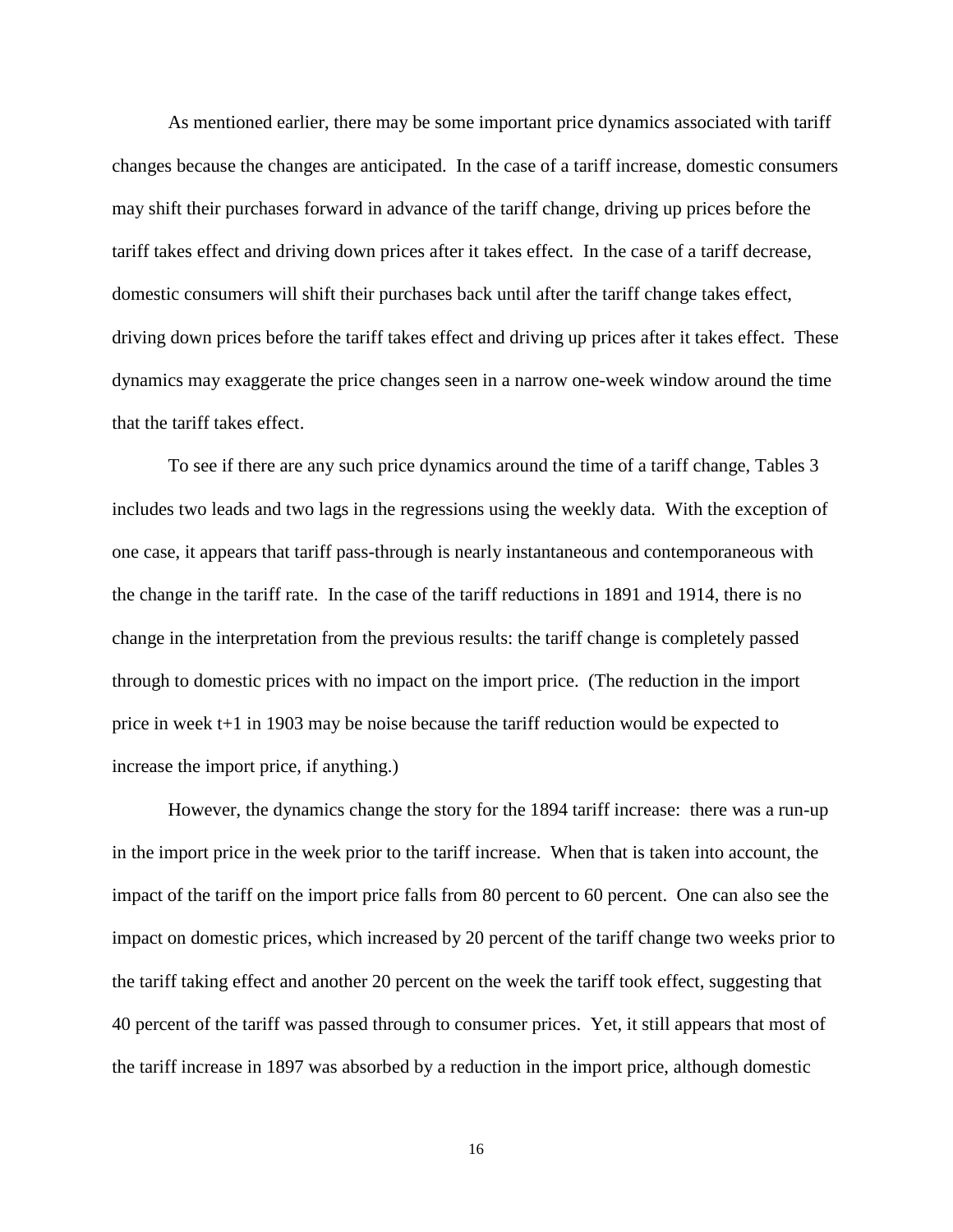prices increased by nearly 40 percent of the tariff increase. In this case, the sum of the coefficients do not approximately equal one, leaving us with some uncertainty about whether the pass through was 40 percent on the domestic price and 60 percent on import prices, or more like 20 percent domestic and 80 percent import.

# **Table 3: Dynamic Adjustment of Prices in Response to Tariff Shock**

Import Price

|                       | $t-2$   | $t-1$   | $\boldsymbol{t}$ | $t+1$             | $t+2$   |
|-----------------------|---------|---------|------------------|-------------------|---------|
| 1891                  | 0.05    | $-0.06$ | $-0.03$          | $-0.07$           | 0.07    |
|                       | (0.08)  | (0.08)  | (0.08)           | (0.08)            | (0.08)  |
| 1894                  | 0.10    | $0.21*$ | $-0.79*$         | $-0.00$           | $-0.00$ |
|                       | (0.12)  | (0.12)  | (0.12)           | (0.12)            | (0.12)  |
| 1897                  | 0.06    | $-0.03$ | $-0.87*$         | $-0.04$           | $-0.04$ |
|                       | (0.15)  | (0.15)  | (0.15)           | (0.15)            | (0.15)  |
| 1903                  | 0.05    | 0.15    | 0.25             | $-1.06*$          | 0.41    |
|                       | (0.23)  | (0.15)  | (0.23)           | (0.23)            | (0.23)  |
| 1914                  | 0.41    | 0.25    | 0.22             | 0.37              | $-0.22$ |
|                       | (0.38)  | (0.38)  | (0.38)           | (0.38)            | (0.38)  |
| <b>Domestic Price</b> |         |         |                  |                   |         |
|                       |         |         |                  |                   |         |
|                       | $t-2$   | $t-1$   | $\boldsymbol{t}$ | $t+1$             | $t+2$   |
| 1891                  | 0.03    | $-0.04$ | $0.94*$          | $\overline{0.00}$ | 0.07    |
|                       | (0.07)  | (0.07)  | (0.07)           | (0.07)            | (0.07)  |
| 1894                  | $0.22*$ | 0.10    | $0.20*$          | 0.00              | 0.00    |
|                       | (0.11)  | (0.11)  | (0.11)           | (0.11)            | (0.11)  |
| 1897                  | $-0.15$ | $-0.02$ | $0.38*$          | $-0.03$           | $-0.03$ |
|                       | (0.14)  | (0.14)  | (0.14)           | (0.14)            | (0.14)  |
| 1903                  | $-0.02$ | $0.78*$ | 0.13             | $-0.02$           | 0.23    |

Note: Weekly data from January 1890 – June 1914. Number of observations is 1,275. Standard errors in parenthesis.

(0.21)

0.13 (0.36)

(0.21)

(0.36)

1914 0.21

(0.21)

1.21\* (0.36) (0.21)

0.25 (0.36) (0.21)

-0.14 (0.36)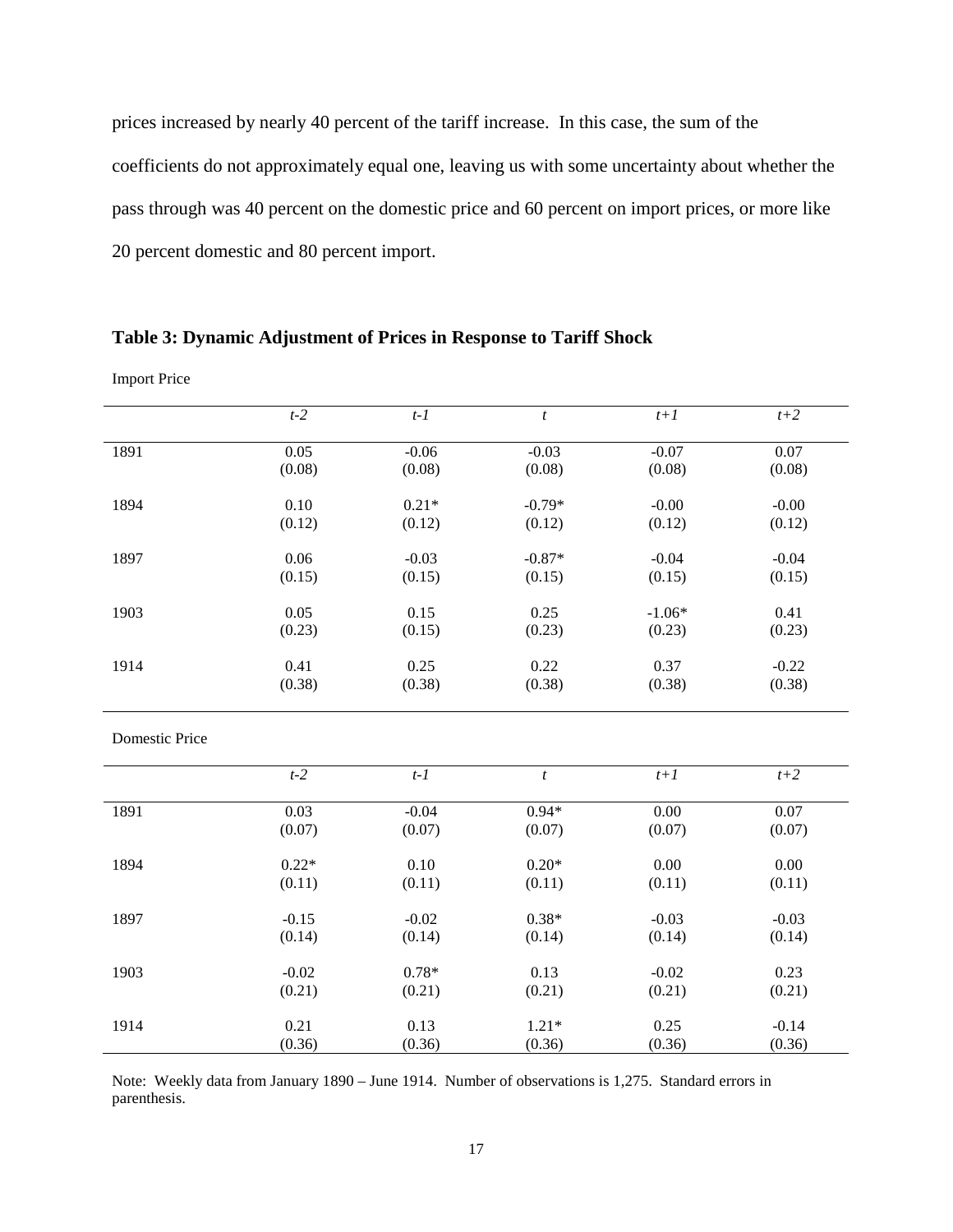Because of the high frequency nature of the data, we can also present time series plots of the import (landed) price and the domestic (post-customs) price of sugar in New York City on a weekly basis. Figure 5 shows plots for the 1891 decrease, the 1984 and 1897 increases, and the 1914 decrease, when daily data are also available. The plots simply confirm the regression analysis: that the two tariff reductions are almost entirely passed through to consumer prices, while the three tariff increases are split between higher domestic prices and lower import prices.



**Figure 5: Weekly Sugar Prices in New York City**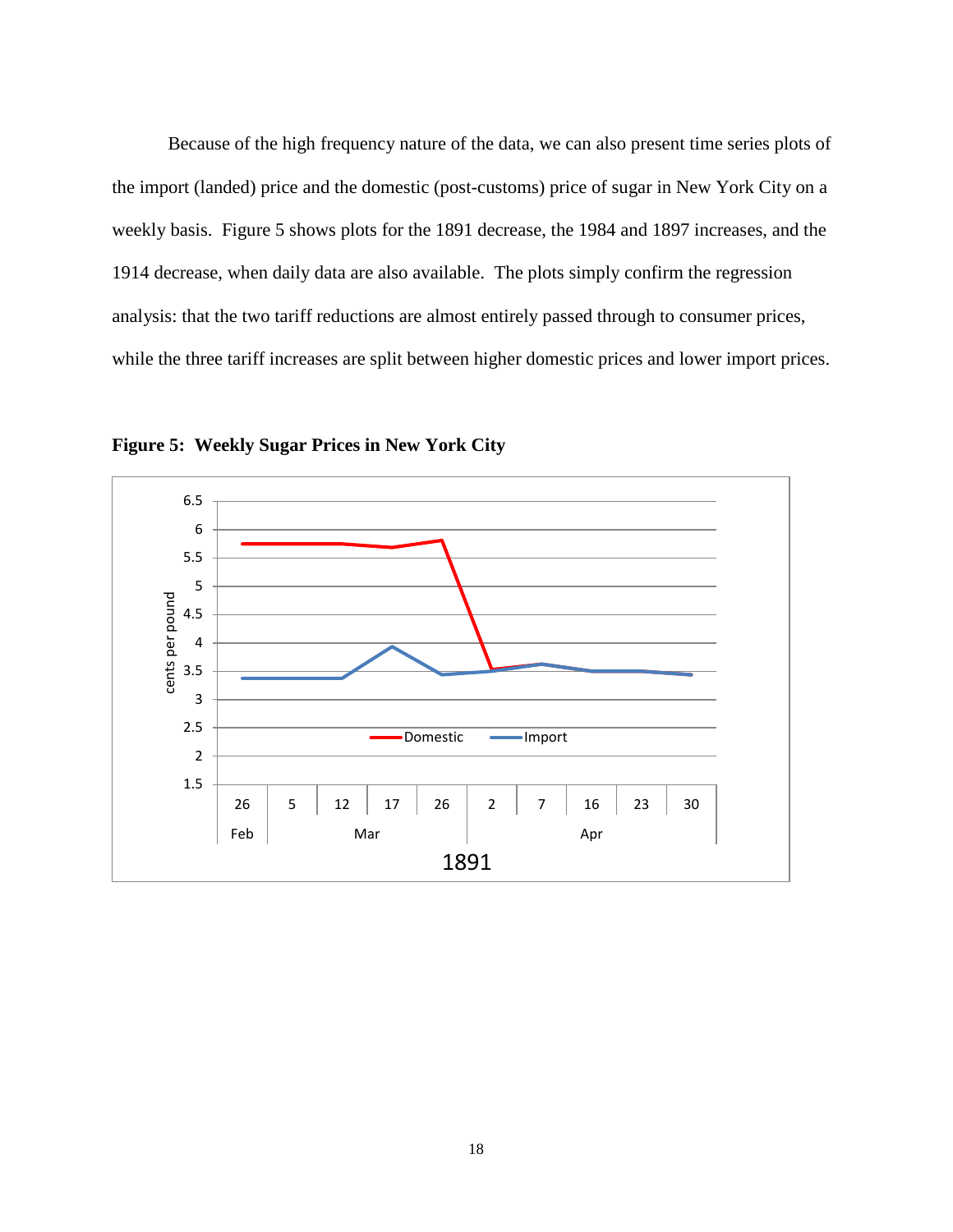

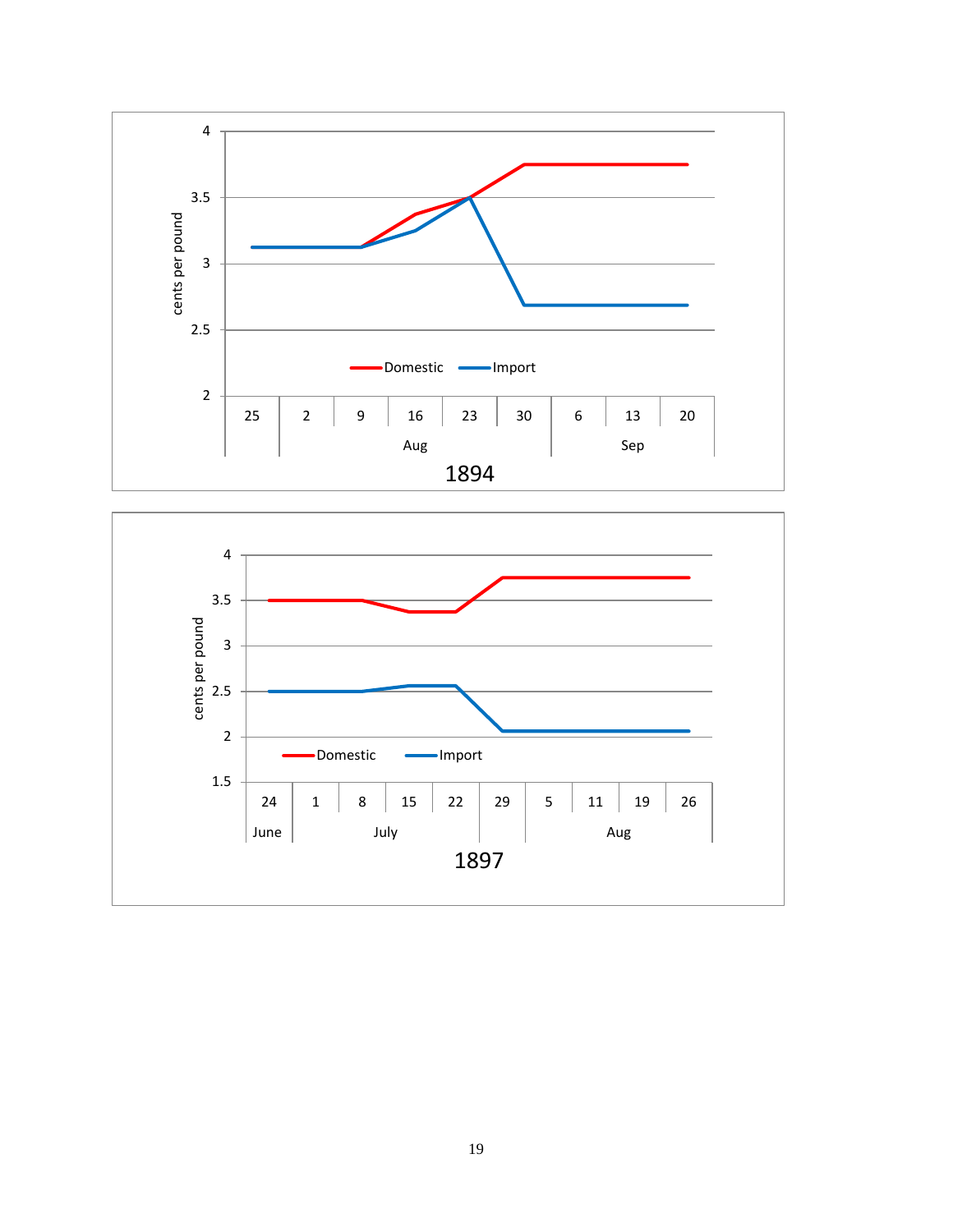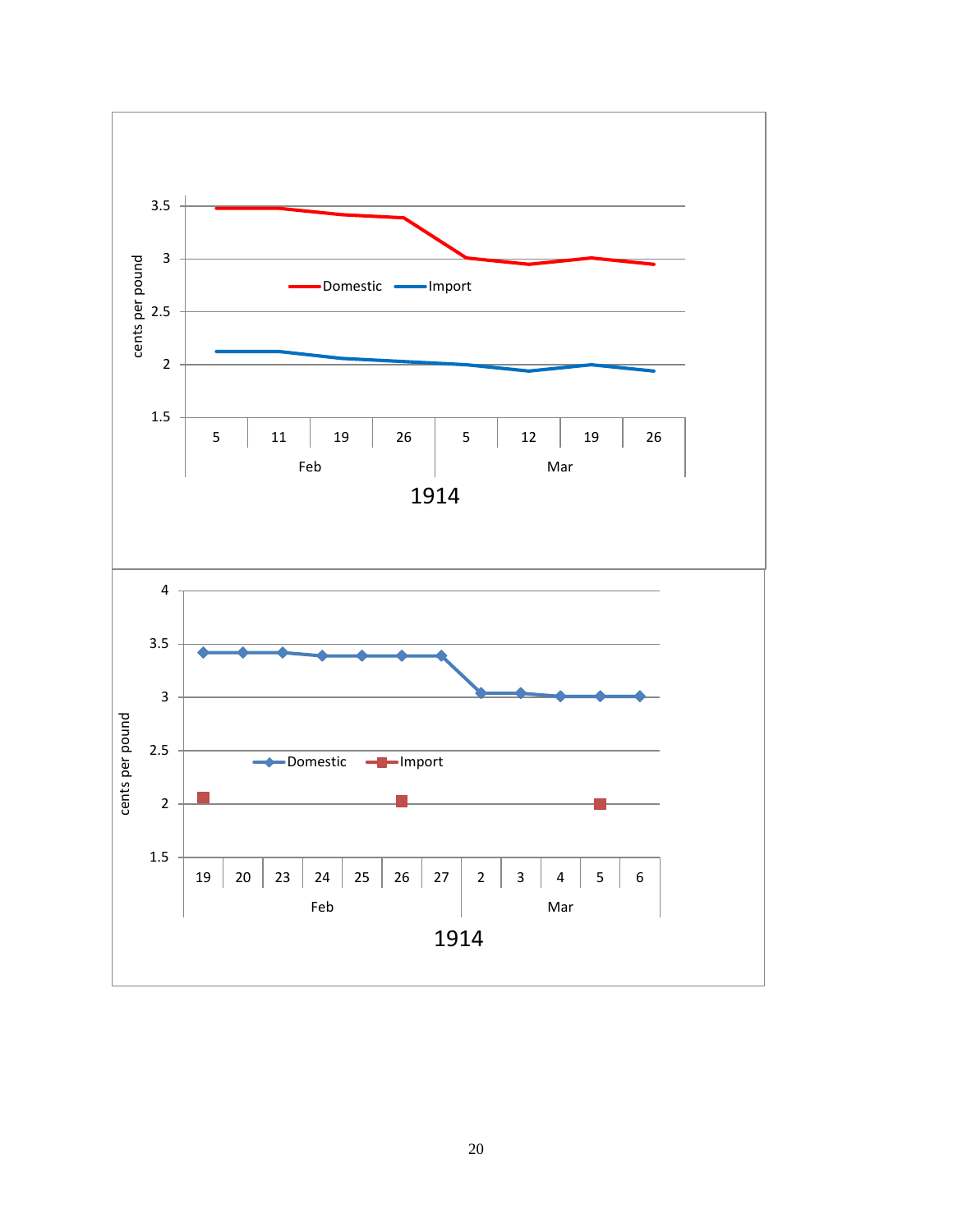#### *Explaining the Asymmetry*

 $\overline{a}$ 

What explains the asymmetry in which tariff reductions have little impact on import prices while tariff increases reduce import prices?<sup>[8](#page-20-0)</sup> The most straightforward explanation is that the response of demand to tariff increases and decreases is not symmetric. The key is not just that tariff changes are anticipated, but also that they are expected to be (relatively) permanent. When the tariff is known to increase at some specific date in the near future, there is a powerful incentive to import foreign goods prior to the date at which the tariff takes effect. When the tariff is known to decrease at some specific date in the near future, there is an incentive to postpone or delay importing until after the tariff is reduced, but there is no strong incentive to import large quantities immediately after the lower tariff takes effect. Because the lower tariffs will be in effect for many months or years after a tariff bill is passed, there is no urgency to import more within a specific time frame.

Figure 6 demonstrates this asymmetry by presenting the year-over-year percentage change in monthly import volume for three months before and after a tariff change. In the case of the three tariff reductions (1891, 1903, and 1914), the lines are fairly flat. There is some evidence of a slowdown in imports in the month prior to the tariff reduction, particularly in 1914, but no major surge in imports after the lower tariff takes effect.

The pattern is quite different for the two tariff increases (1894, 1897). The response to the 1894 tariff increase, which took the sugar duty from zero to 40 percent, is most dramatic. Import surged more than 200 percent (from a year earlier) two months prior to the higher tariff taking effect, and then collapsed, falling by a large amount and remaining depressed for several months after the tariff took effect. While there was no run-up in imports prior to the imposition

<span id="page-20-0"></span><sup>&</sup>lt;sup>8</sup> Asymmetric price adjustment to cost or tax shocks have been found in many other cases, such as gasoline (Borenstein, Cameron, and Gilbert 1997).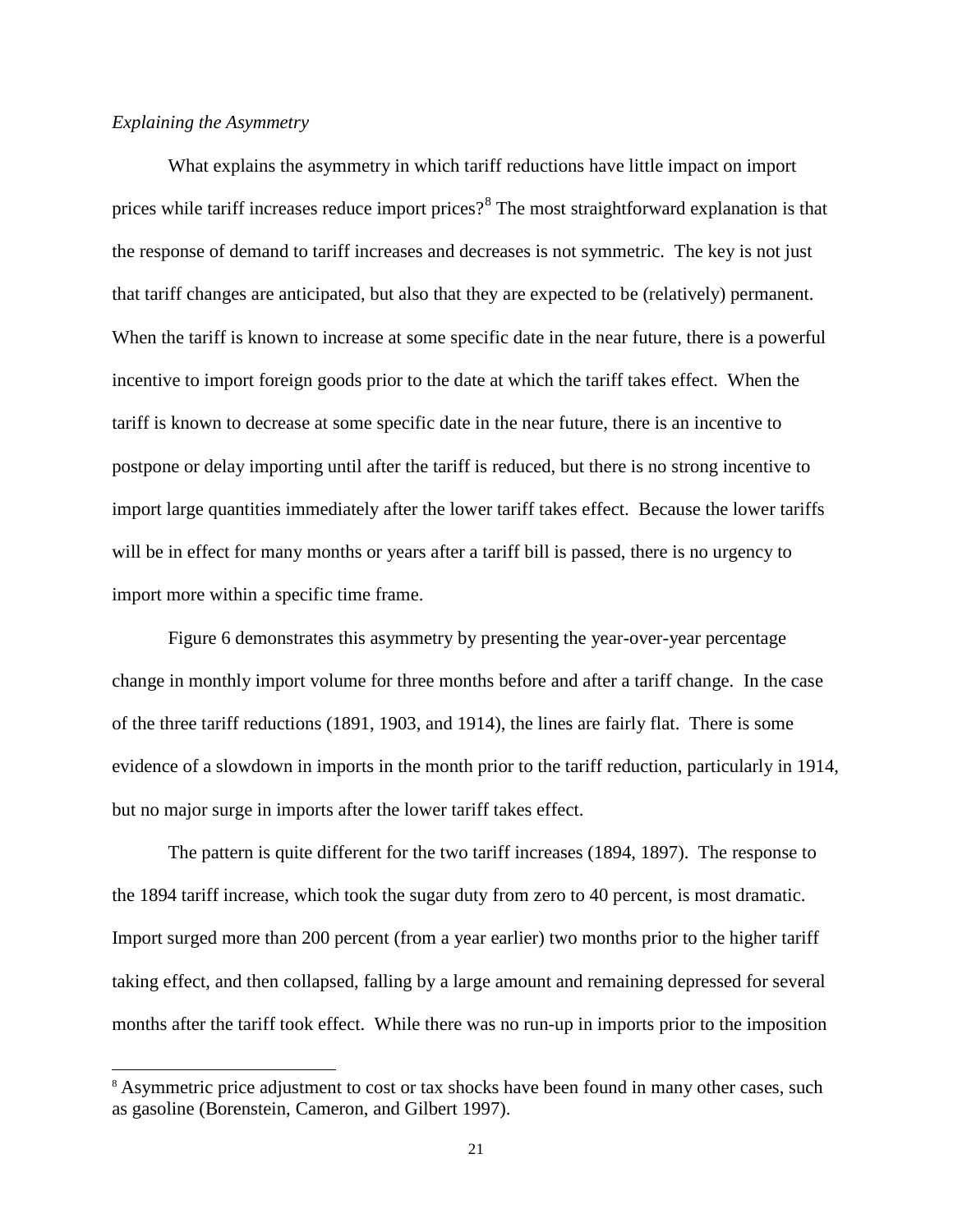of the 1897 tariff increase, imports also remained significantly depressed for 3-4 months after it took effect.

In the case of 1894, why does the impact occur two months prior to the tariff increase and not the month before? A plausible explanation is that once the Senate seems close to passing the bill, the chance of the new tariff taking effect goes up significantly, although there will be tremendous uncertainty about the exacting timing of when it will be imposed. Therefore, giving the ordering and shipping lags between Cuba and New York, merchants did not want to risk paying a higher duty on a large imported cargo.



**Figure 6: Percentage Change (year-over-year) in Monthly Imports around Tariff Change**

Note: tariff increases in 1894 and 1897 (marked by squares); tariff decreases in other years. Source: Willett and Gray's *Weekly Statistical Sugar Trade Journal*

22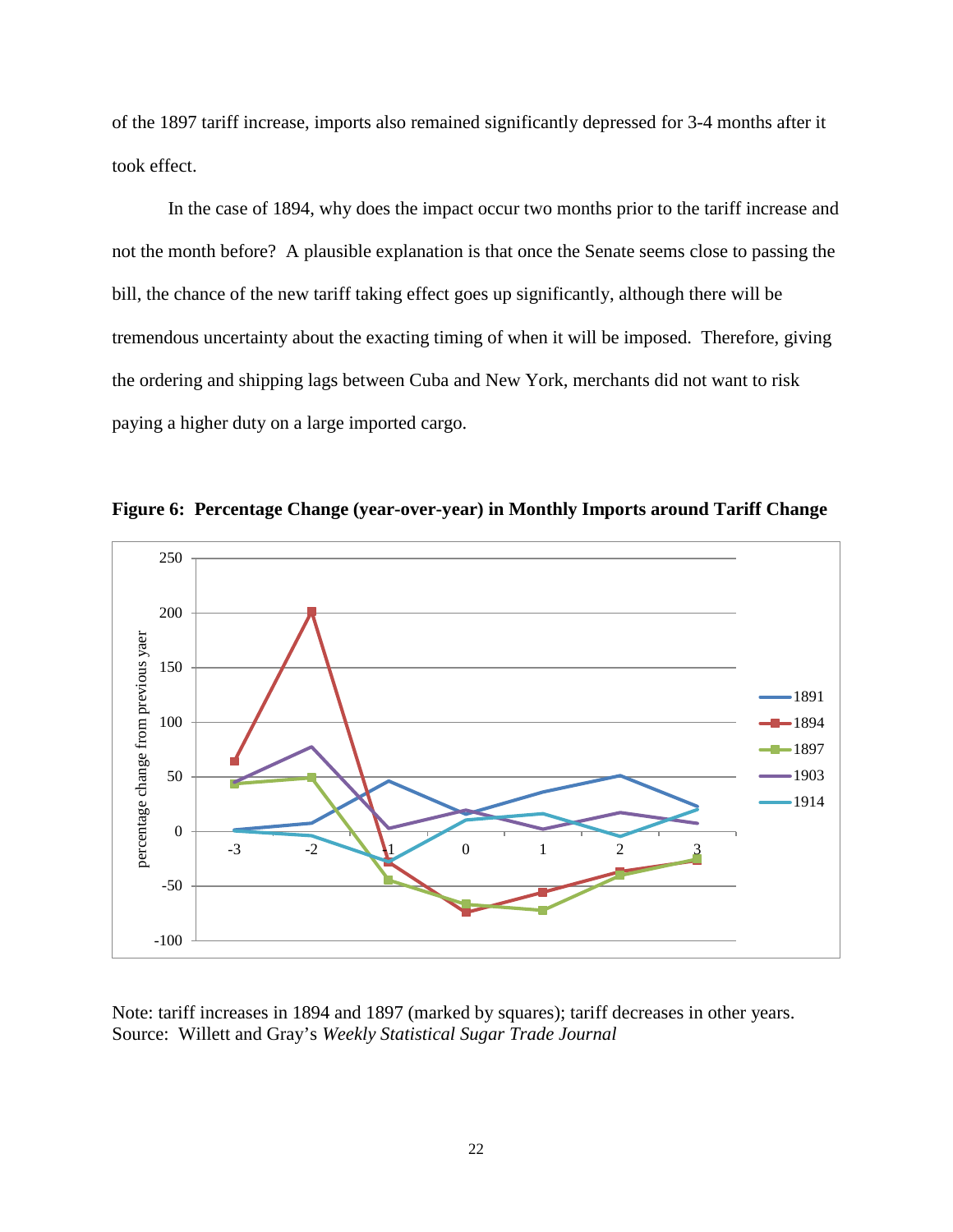Thus, the import price of sugar does not increase after a tariff reduction because there is no surge in demand, and therefore no immediate pressure put on existing supply, after the tariff change. Conversely, the import price of sugar falls significantly after a tariff increase because refiner demand falls sharply in the immediate aftermath of the tariff change.

Supply side factors might also account for the lack of any price increase after a U.S. tariff reduction (Marion and Muehlegger 2011). In particular, if the Cuban sugar industry was characterized by excess capacity, then additional output could accommodate any increase in U.S. demand with a tariff reduction with no increase in costs. Furthermore, shipments to Europe and other markets could be diverted to the U.S. market if there was an increase in demand. With a fall in demand, Cuban producers might be forced to take a reduction in price if they continue producing at previous levels in order to pay off the fixed costs of running the sugar mill or plantation.

#### **4. Extensions**

This section considers two extensions of the previous analysis: (1) a robustness check using a different set of monthly prices, which allows for control of other influences on price, and (2) a look at the pass-through of raw sugar prices to granulated (refined) sugar prices.

#### *Monthly Prices*

One problem with using weekly data is that it is difficult to control for other factors that may be influencing price movements. The advantage of using monthly prices is that controls can be included for other covariates, such as wholesale prices and industrial production, in the regression analysis. The disadvantage of using monthly prices is that commodity prices (such as sugar) are much more volatile than finished goods prices and the monthly data can mask high

23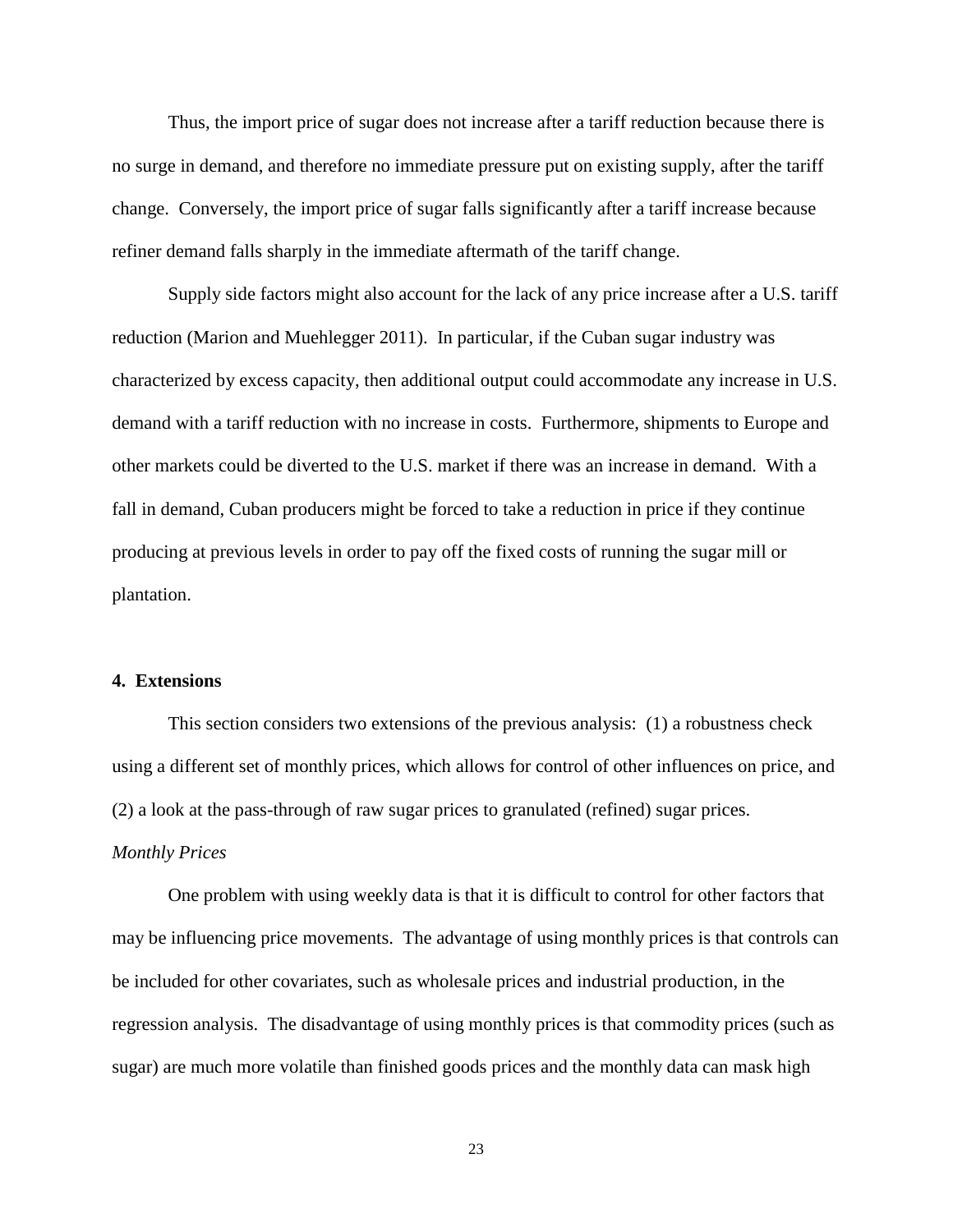frequency (intra-month) price movements that might help make more precise any inference about the impact of specific tax changes.

These monthly data provide a check on the weekly results since they rely on a different source for the sugar prices. However, monthly data only exist for the import price, not the domestic (post-customs) price, of sugar. The standard import price series is a unit value (value of imports divided by the quantity of imports) and, in the case of sugar, is calculated and reported in the *Monthly Summary of the Foreign Commerce of the United States*. The unit value is based on aggregate U.S. imports in a given month; it is not specific to New York City or imports from Cuba.

Table 4 reports the results of estimating equation (1) with a monthly lead and lag in the price as well. Results are shown with and without controls for industrial production and wholesale prices. $9$  In the case of the three tariff reductions (1891, 1903, 1914), there is no discernible change in the monthly import price, consistent with the findings reported above that the tariff reduction was passed through to purchasers of raw sugar. In the case of the 1894 tariff increase, the import price does fall in the month the tariff is imposed, but is also increases about to its previous level in the next month. In 1897, the behavior of prices is different: average prices increase in advance of the tariff change and then fall after the tariff was imposed.

While these results are consistent with the previous findings about a tariff decrease, they are less clear about the impact of the two tariff increases. The problems with using monthly data are that the precision of weekly data is lost, and that the unit value may reflect shifts in the composition of imports across non-homogenous commodities (i.e., different qualities of sugar).

 $\overline{a}$ 

<span id="page-23-0"></span><sup>&</sup>lt;sup>9</sup> In the regressions reported below, the wholesale price index is from the Bureau of Labor Statistics and industrial production is from Miron and Romer (1990). The BLS index can be found in the NBER Macro-history database (http://www.nber.org/databases/macrohistory/data/04/m04048c.db).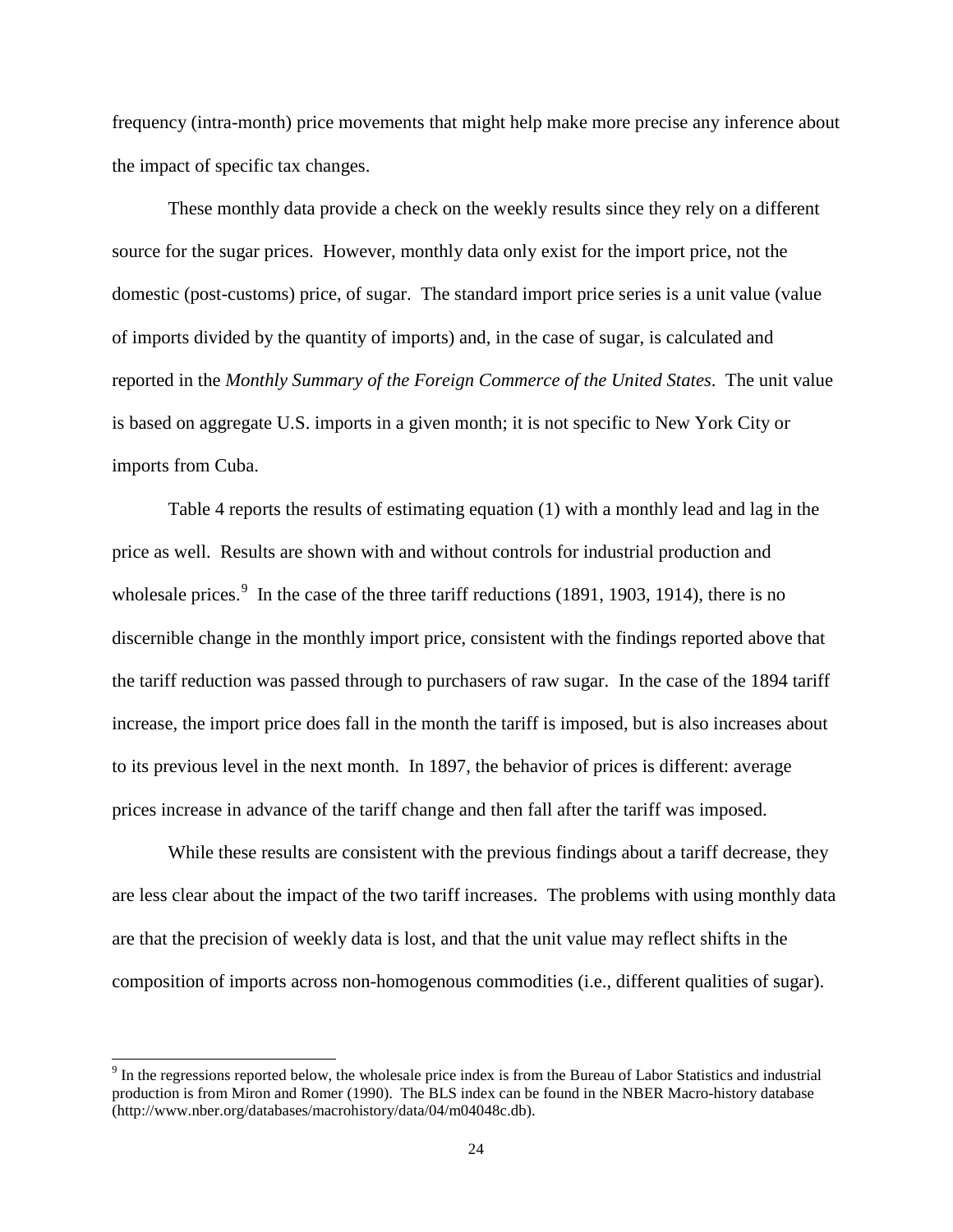|  | Table 4: Tariff Pass-Through using Monthly Import Price Data |  |  |  |  |  |
|--|--------------------------------------------------------------|--|--|--|--|--|
|--|--------------------------------------------------------------|--|--|--|--|--|

|      | $t-1$   | t        | $t+1$    | Controls for<br>WPI and IP |
|------|---------|----------|----------|----------------------------|
| 1891 | $-0.62$ | $-0.03$  | 0.13     | No                         |
|      | (0.79)  | (0.79)   | (0.79)   |                            |
|      | $-0.56$ | $-0.09$  | $0.10\,$ | Yes                        |
|      | (0.79)  | (0.79)   | (0.79)   |                            |
| 1894 | 0.17    | $-0.30*$ | $0.47*$  | No                         |
|      | (0.15)  | (0.05)   | (0.08)   |                            |
|      | 0.19    | $-0.29*$ | $0.47*$  | Yes                        |
|      | (0.16)  | (0.16)   | (0.16)   |                            |
| 1897 | $0.71*$ | $0.81*$  | $-0.54*$ | No                         |
|      | (0.31)  | (0.31)   | (0.31)   |                            |
|      | $0.71*$ | $0.78*$  | $-0.57*$ | Yes                        |
|      | (0.31)  | (0.31)   | (0.31)   |                            |
| 1903 | $-0.02$ | $-0.03$  | 0.01     | N <sub>o</sub>             |
|      | (0.08)  | (0.08)   | (0.08)   |                            |
|      | $-0.02$ | $-0.02$  | 0.01     | Yes                        |
|      | (0.08)  | (0.08)   | (0.08)   |                            |
| 1914 | 0.11    | 0.04     | $-0.05$  | N <sub>o</sub>             |
|      | (0.08)  | (0.08)   | (0.08)   |                            |
|      | 0.11    | 0.05     | $-0.04$  | Yes                        |
|      | (0.08)  | (0.08)   | (0.08)   |                            |

Dependent variable: Change in log of the average import price of raw sugar

Note: Monthly data, January 1890-July 1914, 293 observations. Month and year fixed effects included.

Figure 7 presents a visualization of these results by showing import prices three months before and after each of the tariff changes, with the prices being normalized to 100 on the month the tariff change takes effect. Around the time of the three tariff reductions, import prices are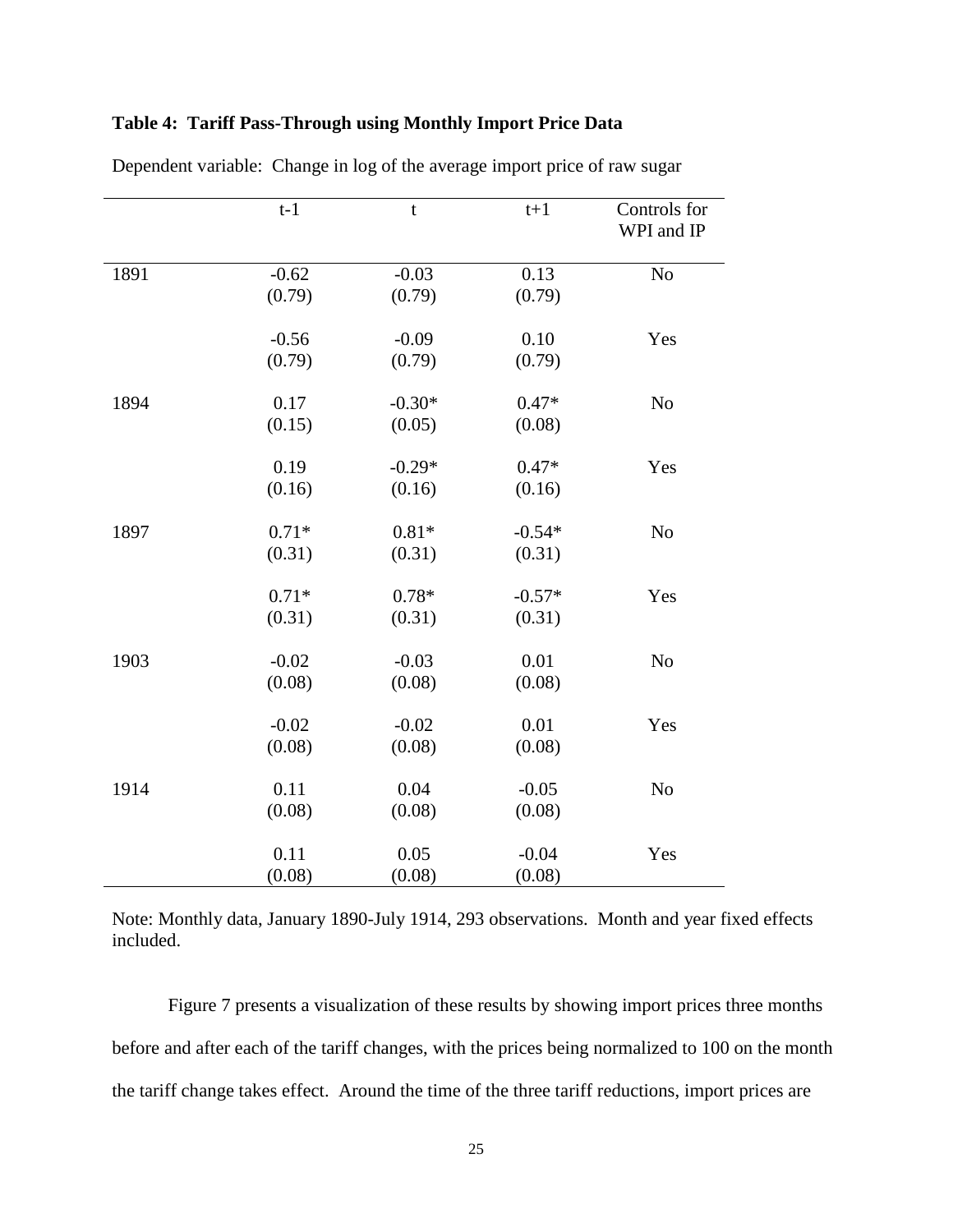fairly stable, but they fall significantly – around 25 percent – after the two tariff increases in 1894 and 1897. (The 25 percent reduction in 1894 is roughly consistent with the 80 percent absorption of the 34 percentage point change in tariffs in table 2,) However, the pattern is different in these two cases: in the case of the 1894 increase, prices are stable and then fall significantly (and remain low), whereas in the case of the 1897 increase, import prices rise significantly two months prior to the tariff taking effect and then fall back to their previous level. Thus, the only clear cut evidence of a higher tariff reducing the price of imports is in 1894; recall as well that the pattern of the quantity of sugar imports is consistent with a larger price impact in 1894.



**Figure 7: Monthly Import Prices around Tariff Changes**

Note: tariff increases in 1894 and 1897 (marked by squares); tariff decreases in other years.

### *Pass-through to Final Goods Prices: Granulated Sugar*

Another pass-through relationship is that between the price of raw sugar and the price of granulated sugar. This involves the share of raw sugar in the cost of production of refined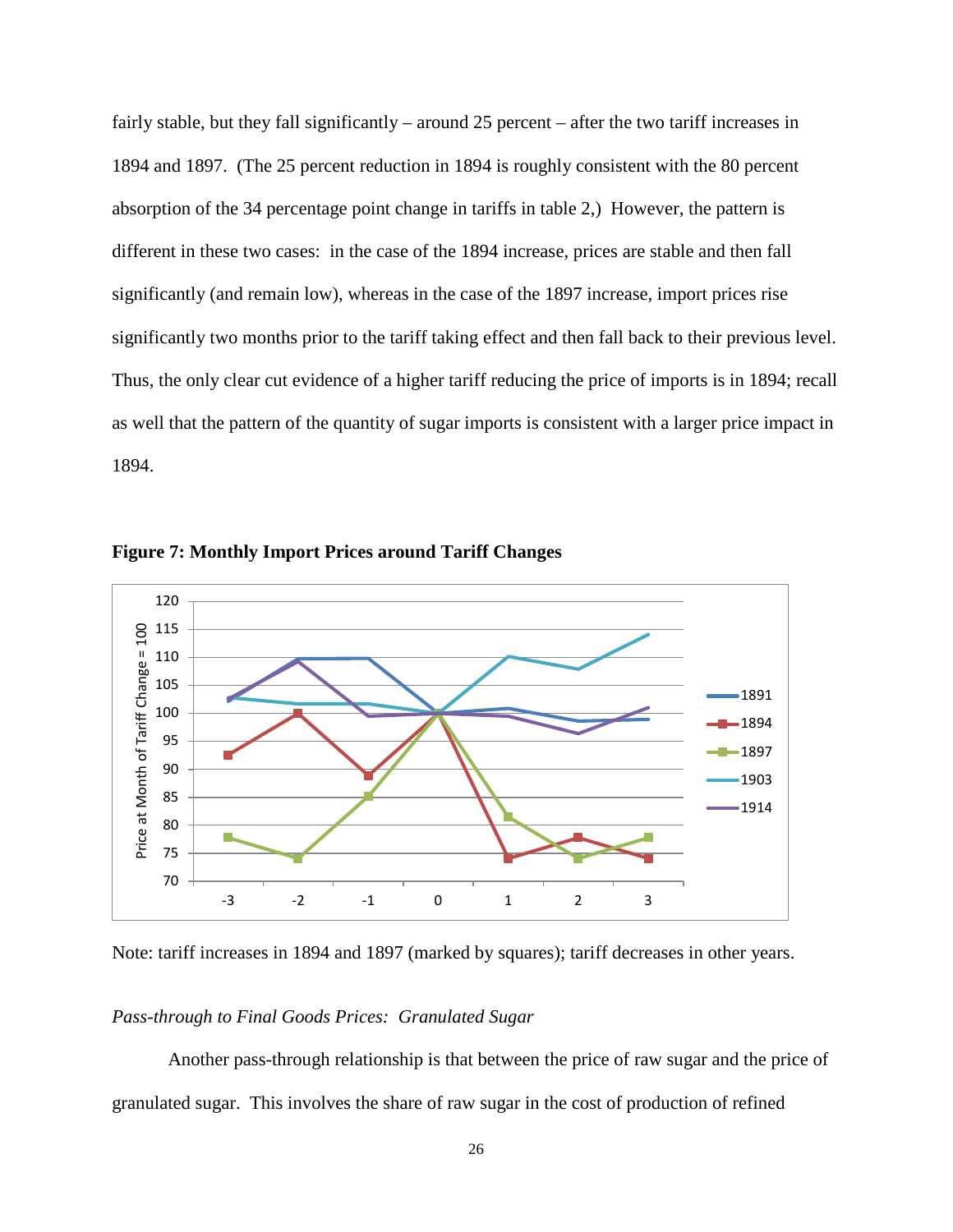(granulated) sugar and the market structure/degree of competition in the sugar market. Willett and Gray's *Weekly Statistical Sugar Trade Journal* also reports weekly prices of granulated (refined) sugar in New York City. The price of granulated sugar is much more of an "administered" price with infrequent changes, whereas the price of raw sugar changes almost every week. According to the Census of Manufactures for 1909, the cost of materials comprised 90 percent of the value of products in the sugar refining industry; therefore, any significant change in those costs (almost entirely sugar) should have an impact on the prices of refined sugar goods.

However, Table 5 reports that only the 1891 tariff reduction was immediately passed through to the wholesale price of granulated sugar. This was a period in which there was a "price war" between the American Sugar Refining Company and new entrants (Genesove and Mullin 1998). In other instances, tariff changes had no discernable impact on the price of granulated sugar in a two week window of the event. However, this window may be too narrow to determine the true extent of pass-through because the frequency of adjustment of granulated sugar prices was so much lower than with raw sugar prices.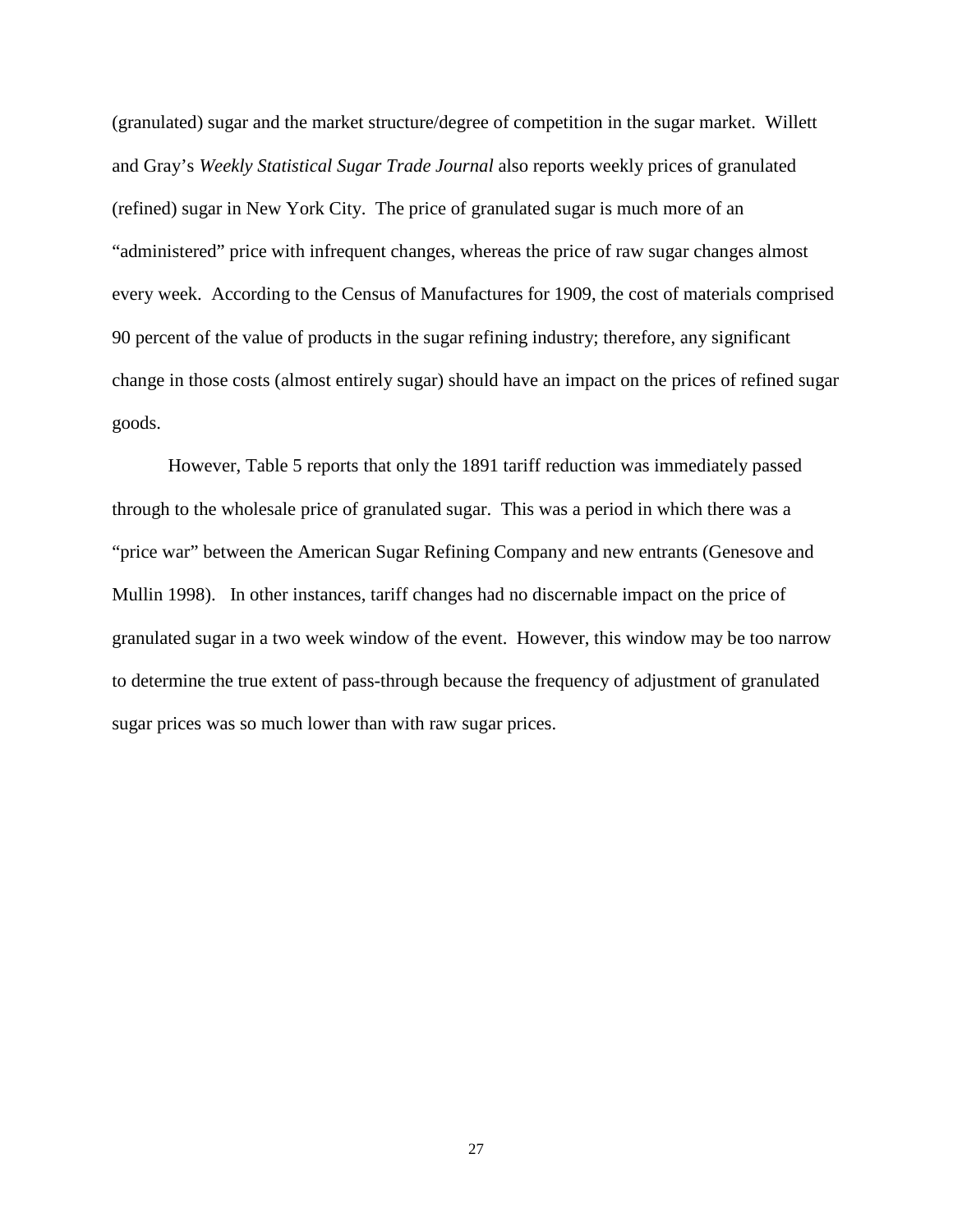| Table 5: Pass Through to Wholesale Price of Granulated Sugar, New York |  |  |  |  |  |  |  |  |
|------------------------------------------------------------------------|--|--|--|--|--|--|--|--|
|------------------------------------------------------------------------|--|--|--|--|--|--|--|--|

|      | $t+2$   | $t+1$  | t       | $t-1$   | $t-2$    |
|------|---------|--------|---------|---------|----------|
| 1891 | 0.08    | 0.03   | $0.62*$ | 0.00    | 0.00     |
|      | (0.04)  | (0.04) | (0.04)  | (0.04)  | (0.04)   |
|      |         |        |         |         |          |
| 1894 | $-0.00$ | 0.08   | 0.07    | 0.01    | $-0.13*$ |
|      | (0.06)  | (0.06) | (0.06)  | (0.06)  | (0.06)   |
| 1897 | $-0.02$ | 0.04   | 0.03    | $-0.03$ | $-0.03$  |
|      | (0.07)  | (0.07) | (0.07)  | (0.07)  | (0.07)   |
| 1903 | $-0.02$ | 0.02   | 0.06    | $-0.10$ | 0.01     |
|      | (0.11)  | (0.11) | (0.11)  | (0.11)  | (0.11)   |
| 1914 | 0.06    | 0.06   | 0.06    | 0.31    | 0.19     |
|      | (0.18)  | (0.18) | (0.18)  | (0.18)  | (0.18)   |

Domestic Price - New York City

Note: The number of observations is 1,275 using weekly data from January 1890 to June 1914. Standard errors in parenthesis.

#### **5. Interwar Tariff Changes**

The tariff changes in the interwar period have a slightly different character than pre-World War I tariff changes since another major foreign supplier, the Philippines, was given duty free treatment. Although Philippine sugar received this treatment in 1909, the Philippines did not emerge as a major sugar exporter to the United States until after the war. This change makes the tariff increases in 1921, 1922, and 1930 more like an increase in the margin of preference given to Philippine sugar than a uniform, across-the-board tariff increase as was the case prior to World War I. As Chang and Winters (2002) note in the context of preferential trade agreements, increasing the tariff on Cuban (and other imported) sugar would lead to trade diversion and a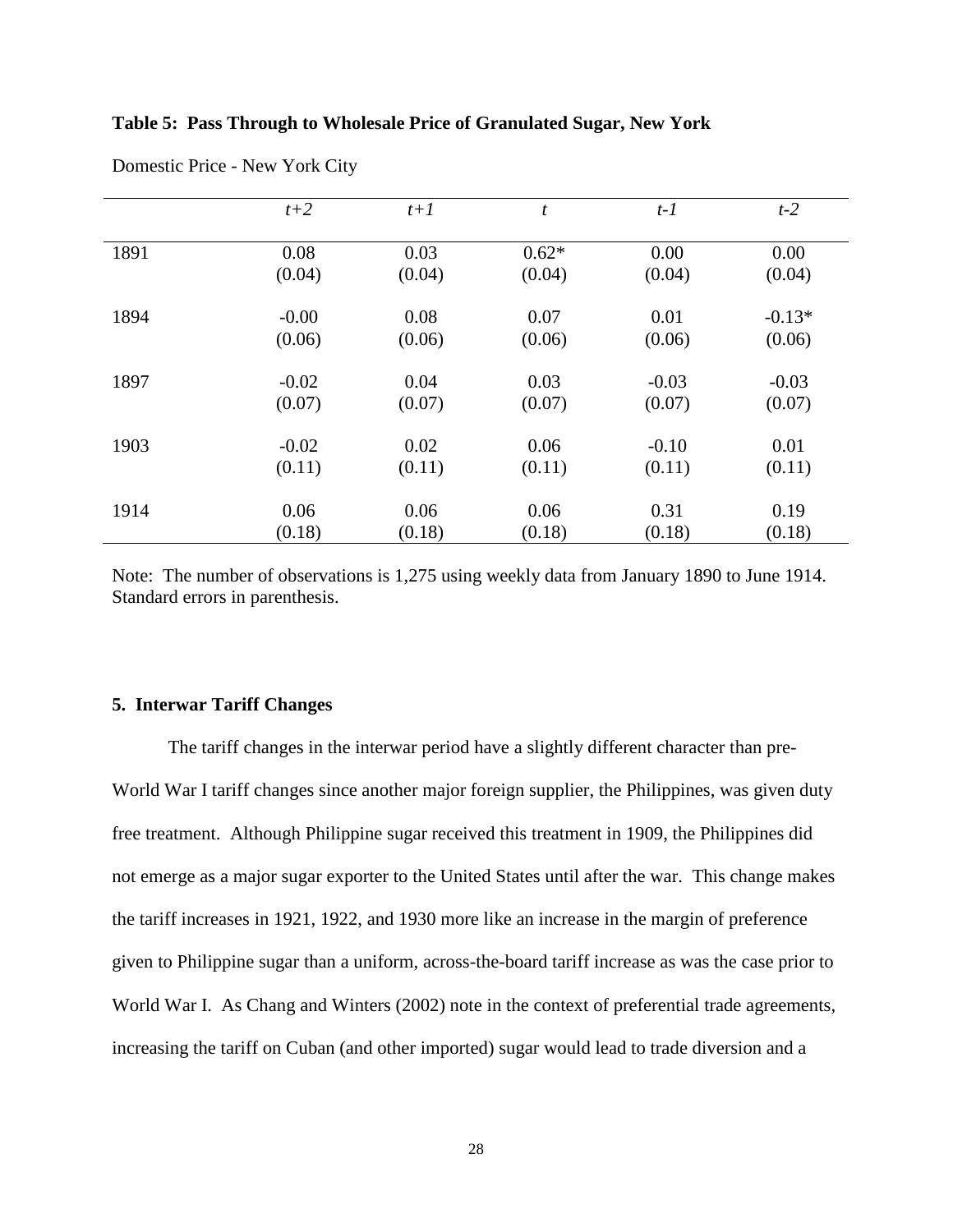terms-of-trade gain for the preferred country (the Philippines) and a terms-of-trade loss for the excluded country (Cuba).

Figure 6 shows the weekly ad valorem tariff on imported sugar (using the delivered price in New York). The tariff increase in 1921 is pronounced, but the smaller increase in 1922 is more difficult to detect. Because of the interaction between the deflation after 1929 and the specific duty, the ad valorem tariff rose from about 80 percent to nearly 200 percent by mid-1930.





Figure 7 shows the landed and the customs-cleared prices of Cuban sugar in New York City over the same period. Unlike the pre-war period, it is difficult to see the impact of the tariff changes on sugar prices. In 1921, sugar prices were falling rapidly during a period of deflation, but they started to rise in 1922. Given the scale of the price changes, the tariff changes – amounting to just a fraction of a cent in some cases – are very difficult to detect.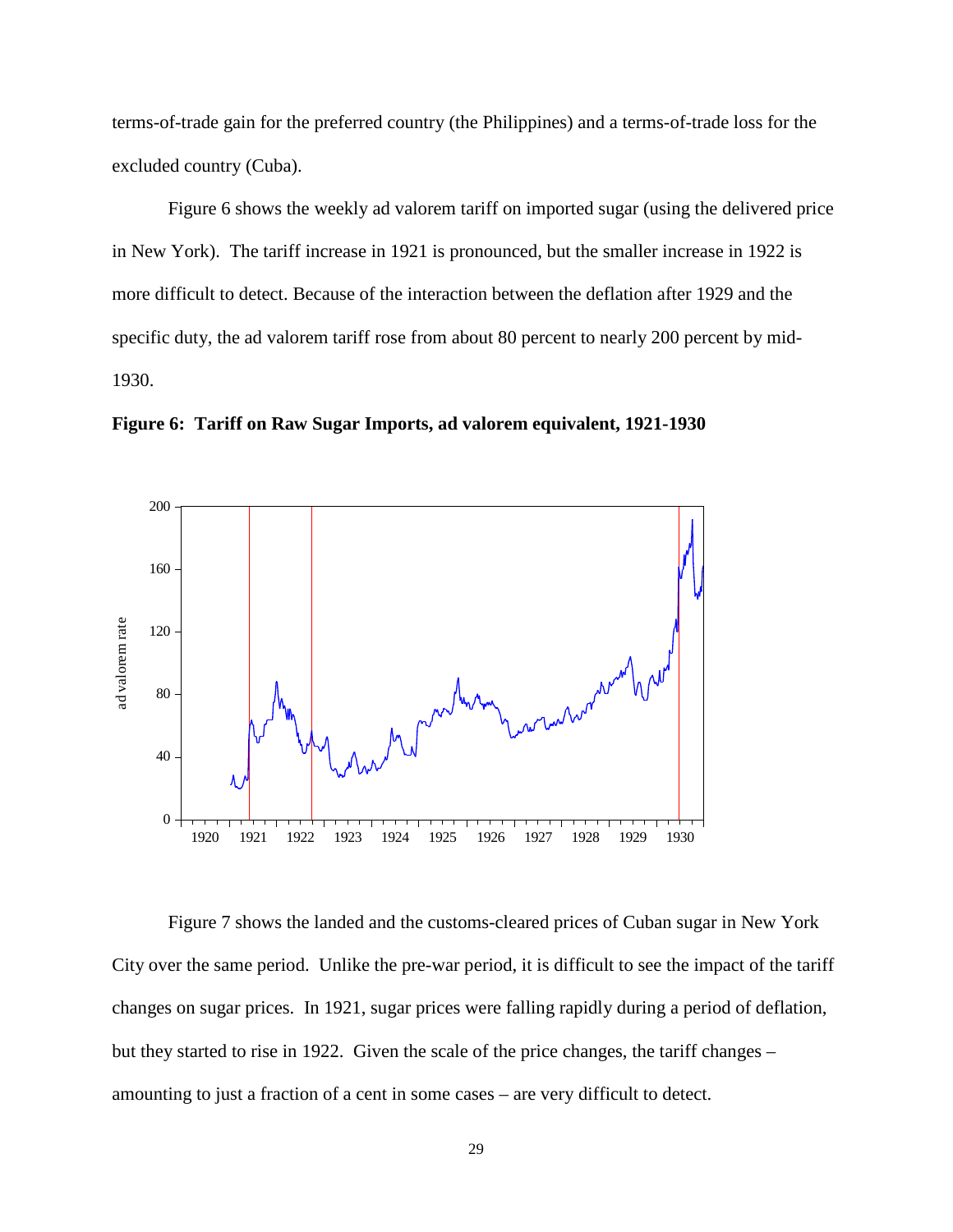



Table 6 presents the regression results for the three tariff increases of the interwar period. In two of the three cases (1921 and 1930), the import price from Cuba seems to bear the entire burden of the tariff. However, the smaller tariff increase in 1922 seems to have been passed on to consumers and is reflected in the New York price (although the coefficient is not statistically significant). Interestingly, this is one of the few periods when the Cuban sugar industry was operating at full capacity (Dye 2012). Regressions allowing for dynamic price adjustments (results not reported) do not change these interpretations.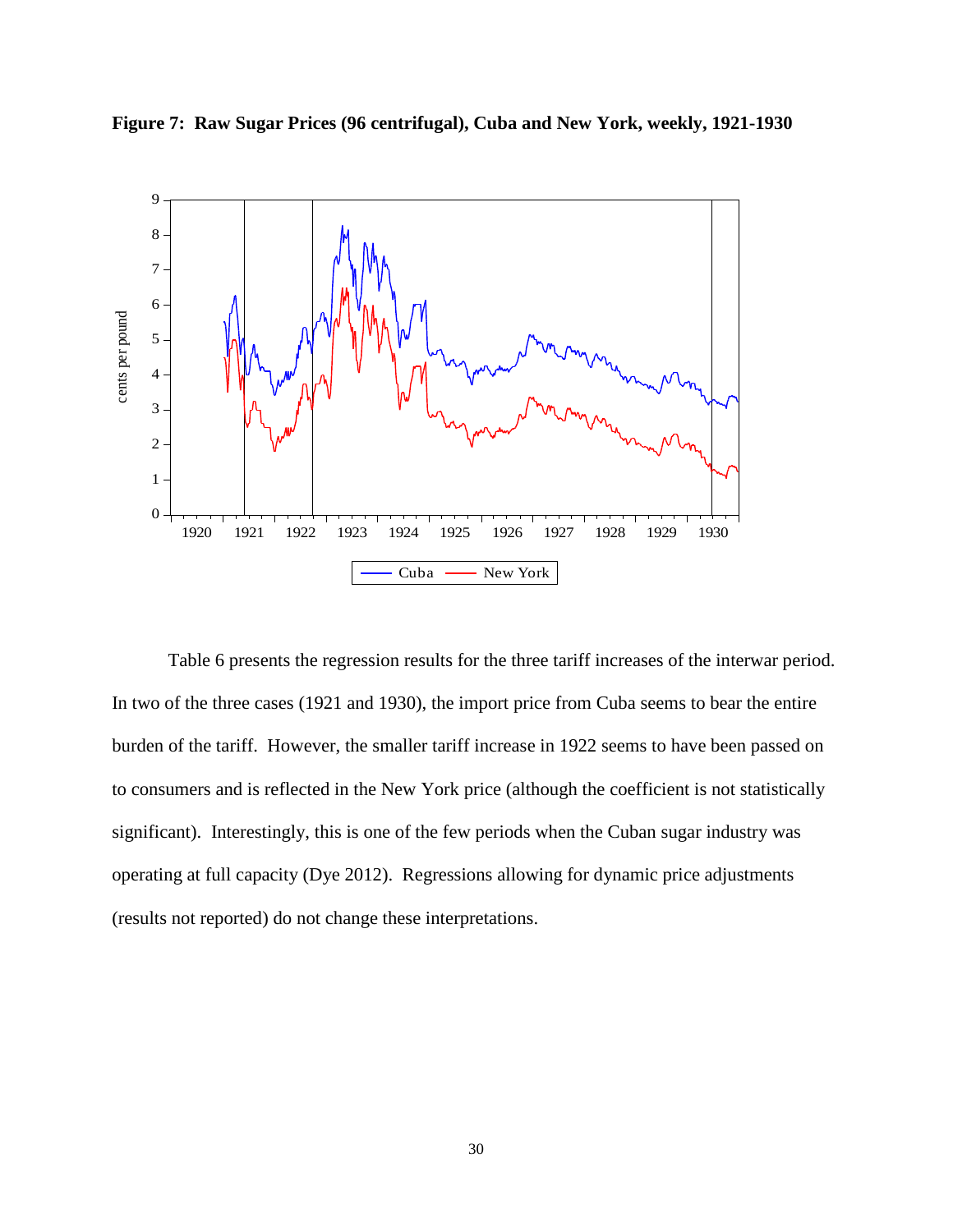| Year of<br>Tariff | Percent change in<br>price due to tariff | <b>Domestic Price</b><br>(New York) | <b>Import Price</b><br>(Cuba) |
|-------------------|------------------------------------------|-------------------------------------|-------------------------------|
| 1921              | $+12$                                    | $-0.43$<br>(0.27)                   | $-1.99*$<br>(0.41)            |
| 1922              | $+4$                                     | 0.96<br>(0.81)                      | 0.14<br>(1.23)                |
| 1930              | $+16$                                    | 0.04<br>(0.20)                      | $-1.02*$<br>(0.31)            |

#### **Table 6: Tariff Incidence on Domestic and Import Prices**

Note: Weekly data from January 1, 1921-December 31, 1930. Number of observations is 520. Month and year fixed effects included.

During this period, however, daily data on domestic sugar prices in New York City can be combined with the weekly data on the landed price of sugar to get a better picture of tariff incidence. Figure 8 largely supports the conclusions of the regressions. In 1921, the price of imported sugar was falling rapidly; while the domestic price does increase slightly the day after the new tariff takes effect, it quickly falls with the landed import price. In 1922, the domestic price increases the full extent of the new duty on Monday, September 25. By contrast, the domestic price of sugar is unchanged in 1930 while the import price falls by the 0.24 cent tariff increase.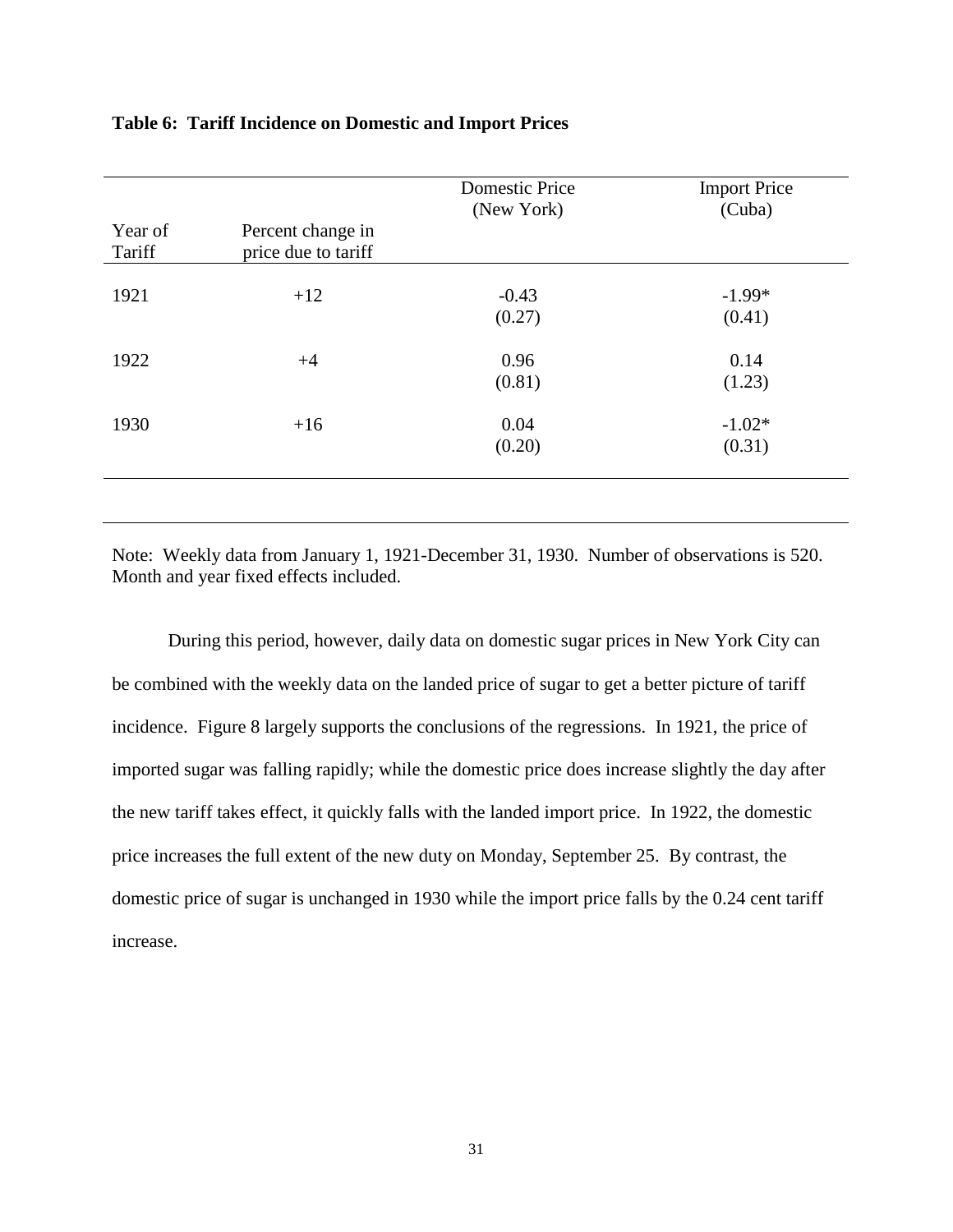

**Figure 8: Daily and Weekly Sugar Price Data, 1921, 1922, 1930**

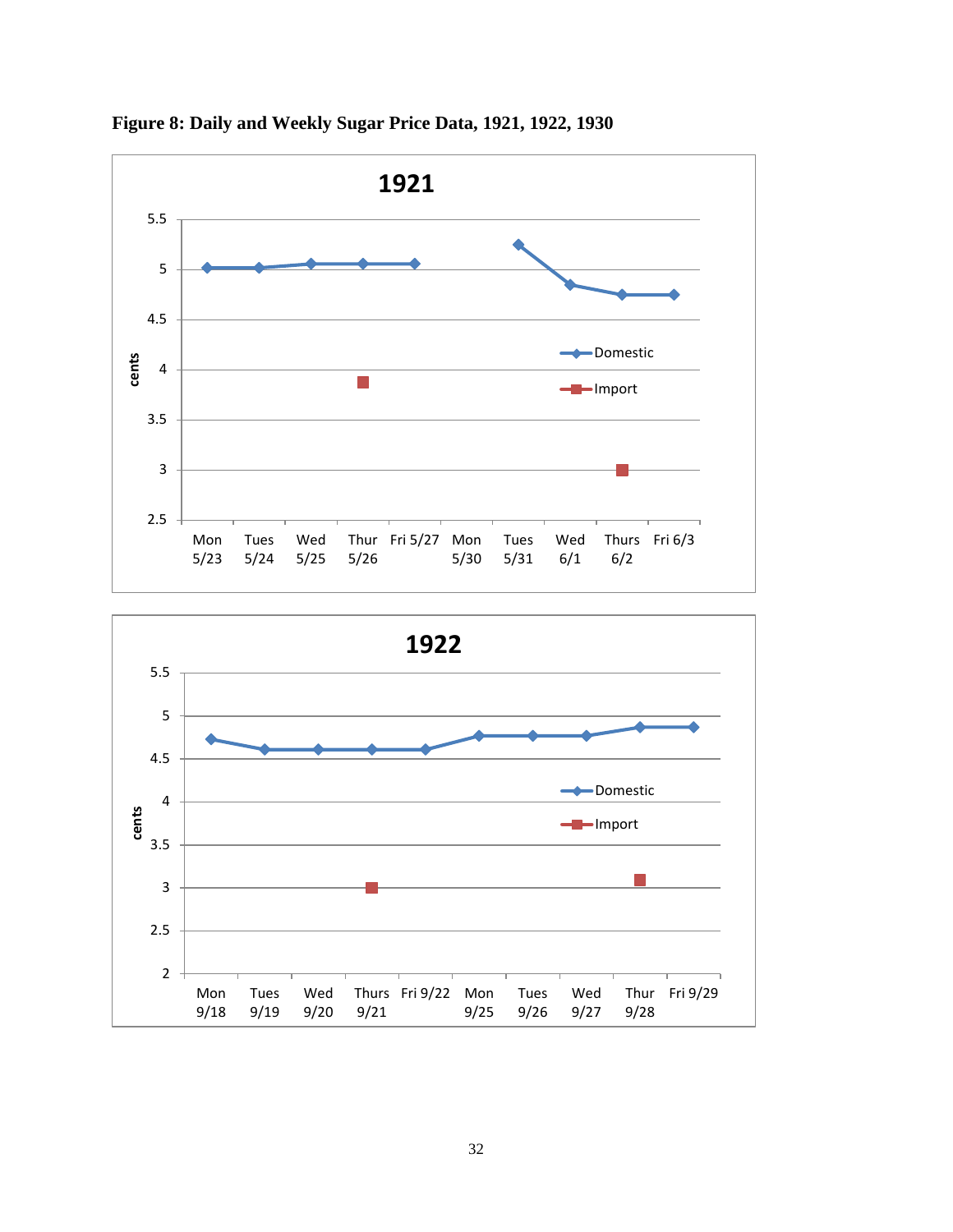

Yet the conclusion that Cuba bore the brunt of the import duties should not come as a surprise, given the nature of the preferential tariff increase. Table 8 shows that there was substantial trade diversion as a result of the 1930 tariff increase. The higher tariff on Cuban sugar (and that from other sources of supply) shifted demand away from those imports and toward imports from the Philippines. In comparison with the first six months of 1930, U.S. imports from Cuba fell 13 percent while imports from the Philippines rose 11 percent. During this era of sharp price deflation, the average price of Cuban sugar fell by a third, but the average price of Philippines sugar fell by 11 percent. Because this tariff increase was not uniform across import suppliers and resulted in significant trade diversion, the adverse effect of the tariff on Cuba's export price (and the improvement in the Philippine export price) is not a surprise.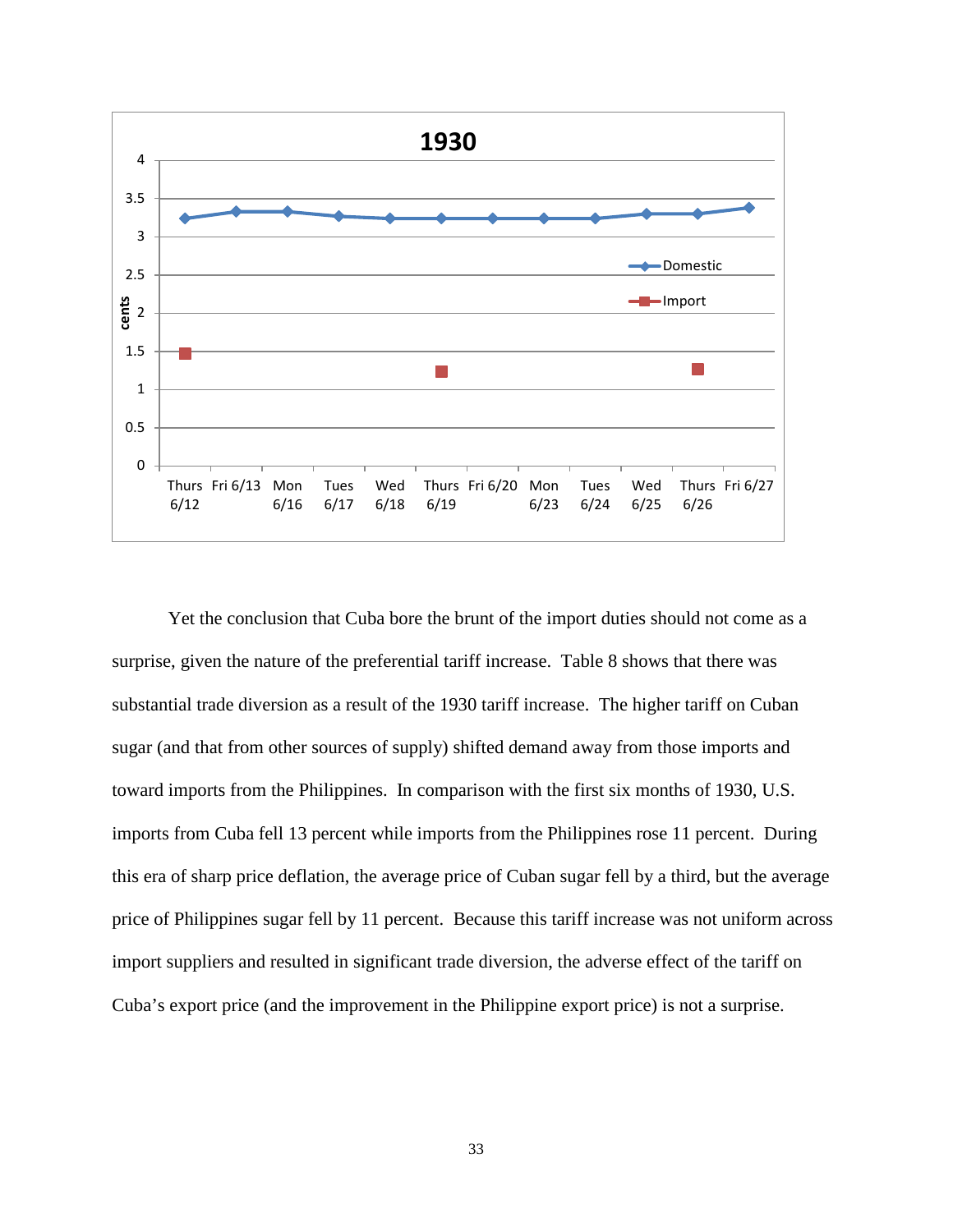|                   | <b>Imports</b><br>(billions of pounds)<br>(import share in parenthesis) |               | Average import price<br>(per pound) |             |
|-------------------|-------------------------------------------------------------------------|---------------|-------------------------------------|-------------|
|                   | Cuba                                                                    | Philippines   | Cuba                                | Philippines |
| Pre-Tariff        | 5.52<br>(77%)                                                           | 1.56<br>(22%) | 1.8 cents                           | 3.4 cents   |
| Post Tariff       | 4.81<br>(74%)                                                           | 1.73<br>(27%) | 1.2 cents                           | 3.0 cents   |
| Percentage Change | $-12.8%$                                                                | $+10.5%$      | $-33%$                              | $-11%$      |

#### **Figure 8: Pre- and Post-Tariff Change in Volume and Prices of Sugar, 1930**

Note: Comparison is six months before and after tariff change (June 1930).

Source: *Commerce and Navigation of the United States*, 1931.

## **6. Conclusion**

This paper seeks to bring new evidence on the age old question of "who pays the tariff?," a question for which there is surprisingly little empirical evidence. By looking at some of the biggest tariff shocks in American history, in relation to a commodity in which the United States was a large purchaser, we have an opportunity to see whether the United States was able to act as a "large country" and shift some of the burden of its tariff onto its trading partners.

This paper uncovers evidence of an interesting asymmetry: while tariff reductions are passed on wholly to domestic consumers, the burden of tariff increases seems to be split between domestic consumers and foreign producers. The apparent explanation for this asymmetric price response is an asymmetric demand response: in advance of a tariff increase, imports surge and then collapse when the tariff takes effect, whereas imports do not slump before and surge after a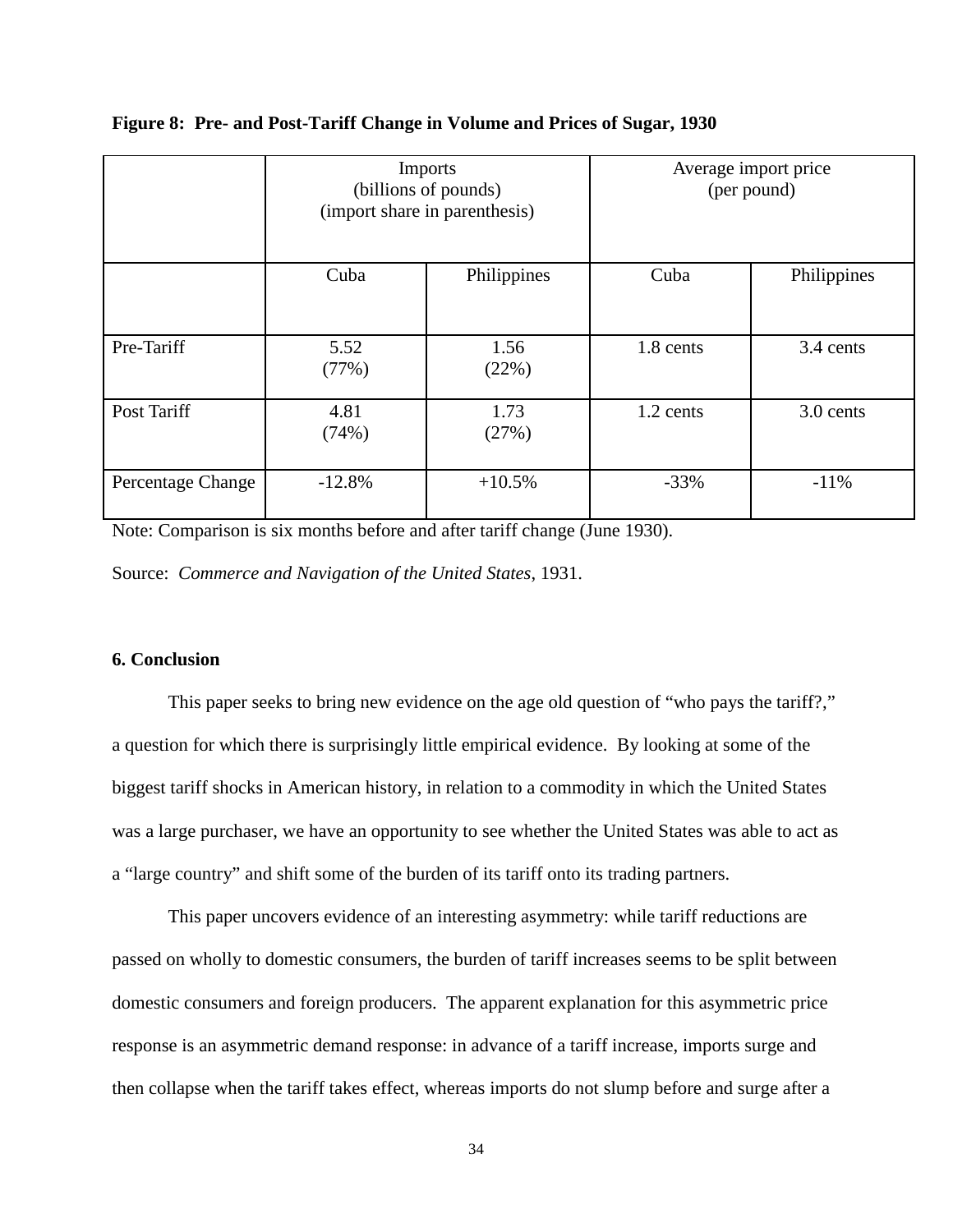tariff reduction. This implies that even potentially large countries need not fear an adverse terms-of-trade effect from a unilateral tariff reduction, although they might be able to improve their terms of trade by unilaterally imposing higher tariffs on imports (Bagwell and Staiger 2010).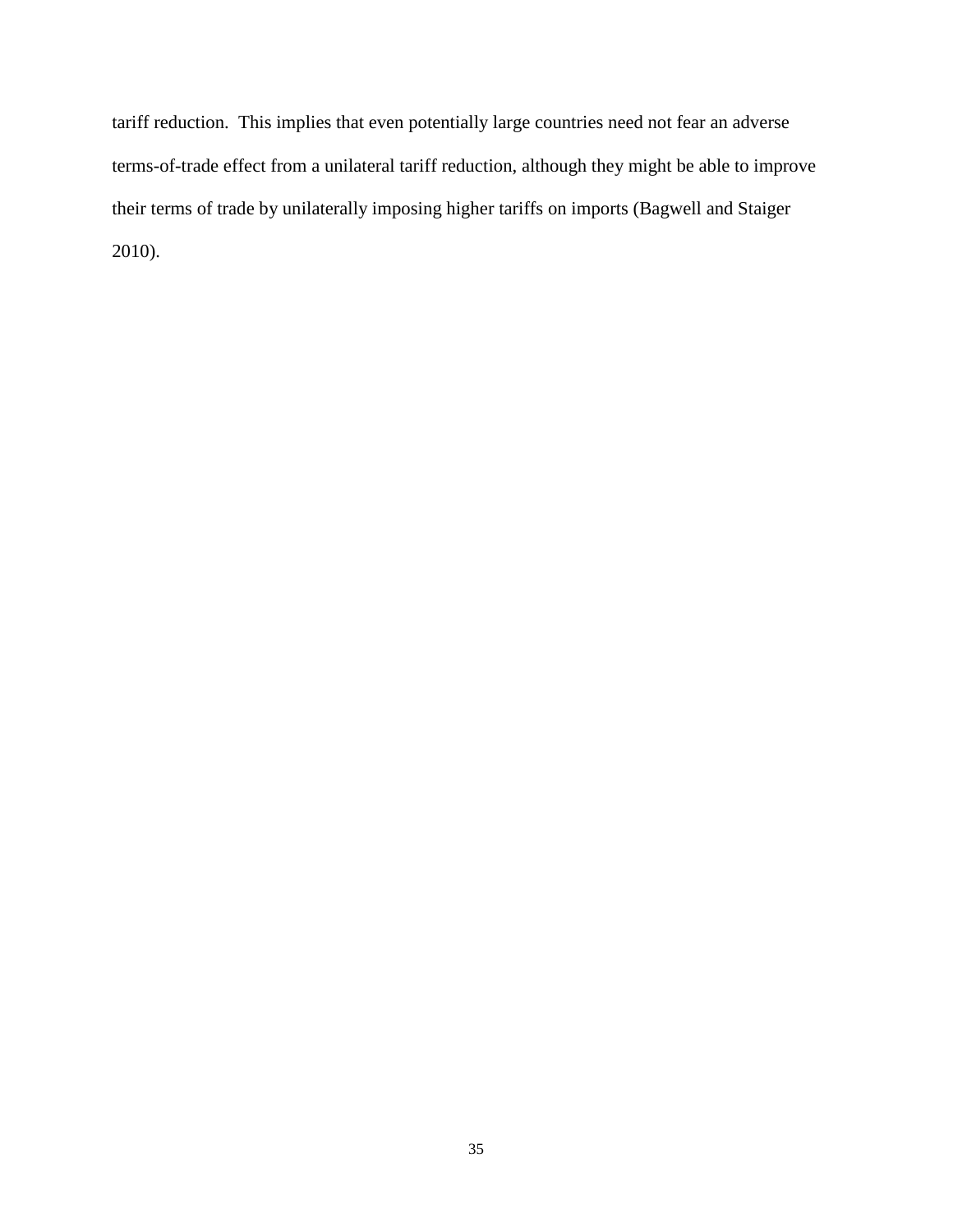# **References**

Bagwell, Kyle, and Robert W. Staiger. 2010. "The WTO: Theory and Practice." *Annual Review of Economics* 2, 223-56**.**

Besley, Timothy J., and Harvey S. Rosen. 1999. "Sales Taxes and Prices: An Empirical Analysis." *National Tax Journal* 52, 157-78.

Bickerdike, Charles F. 1906. "The Theory of Incipient Taxes." *Economic Journal* 16, 529–35.

Borenstein, Severin, A. Colin Cameron, and Richard Gilbert. 1997. "Do Gasoline Prices Respond Asymmetrically to Crude Oil Price Changes? *Quarterly Journal of Economics* 112, 305-339.

Broda, Christian, Nuno Limão, and David Weinstein. 2008. "Optimal Tariffs: The Evidence." *American Economic Review* 98, 2032-2065.

Chang, W., and L. Alan Winters. 2002. "How Regional Blocs Affect Excluded Countries: The Price Effects of Mercosur." *American Economic Review* 92, 889–904.

Dye, Alan. 1998. *Cuban Sugar in the Age of Mass Production: Technology and the Economics of the Sugar Central, 1899-1929.* Stanford: Stanford University Press.

Dye, Alan. 2012. "Creative Destruction and Entrepreneurial Obstruction: Cuban Sugar, 1898- 1939." Working paper, Barnard College, Columbia University.

Ellison, Sara Fisher, and Wallace P. Mullin. 1995. "Economics and Politics: The Case of Sugar Tariff Reform." *Journal of Law and Economics* 38, 335-366.

Feenstra, Robert. C. 1989. "Symmetric Pass-Through of Tariffs and Exchange Rates under Imperfect Competition." *Journal of International Economics* 27, 25-45.

Feenstra, Robert. C. 1995. "Estimating the Effects of Trade Policy." In *Handbook of International Economics*, Vol. 3, edited by G. M . Grossman and K. Rogoff. Amsterdam: North Holland.

Genesove, David, and Wallace P. Mullin. 1998. "Testing Static Oligopoly Models: Conduct and Cost in the Sugar Industry, 1890-1914." *RAND Journal of Economics* 29, 355-377.

Irwin, Douglas A. 1997. AHigher Tariffs, Lower Revenues? Analyzing the Fiscal Aspects of the >Great Tariff Debate of 1888,=@ *Journal of Economic History* 58, 59-72.

Kreinin, Mordechai E. 1961. "Effect of Tariff Changes on the Prices and Volume of Imports." *American Economic Review* 51, 310–24.